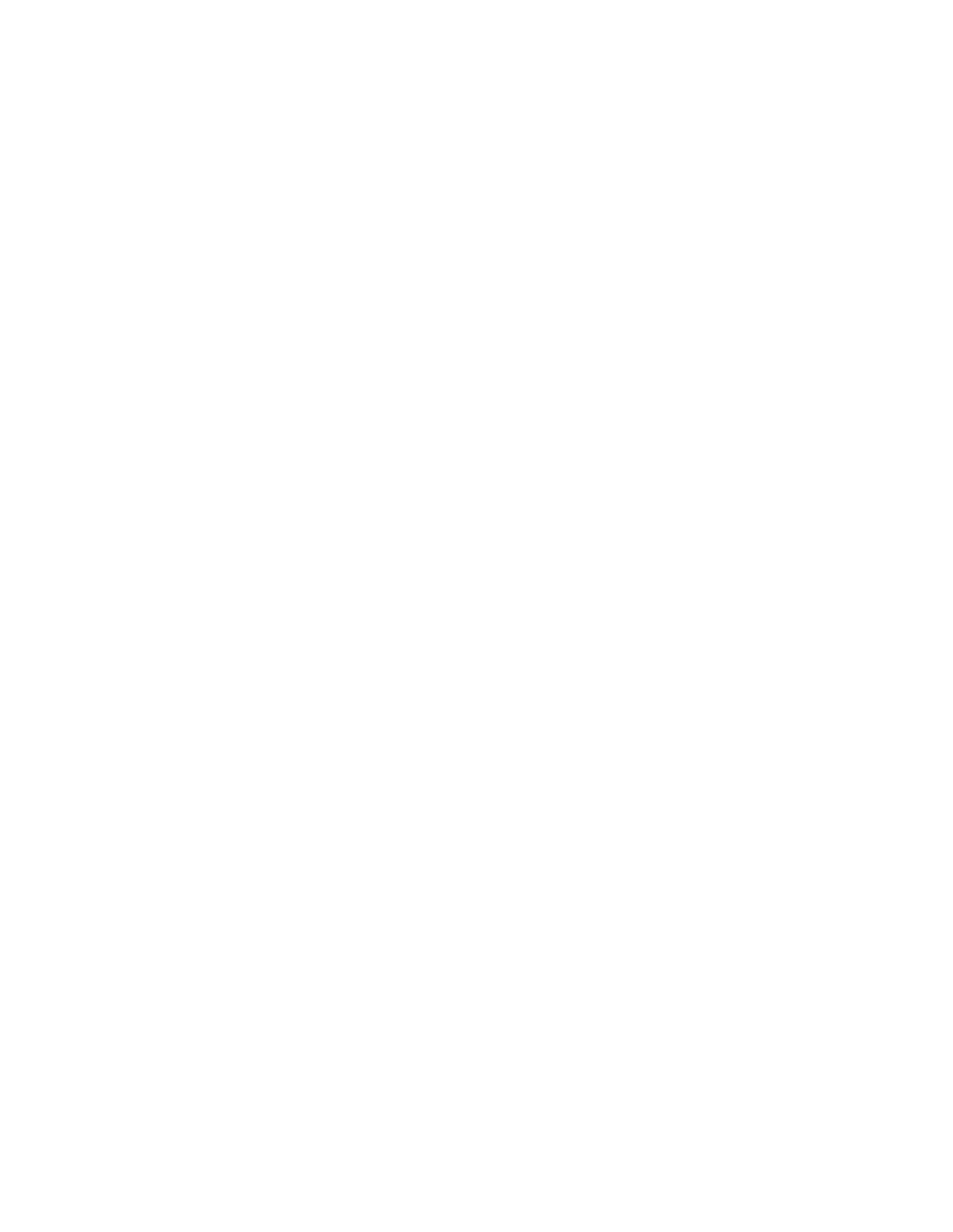**Technical Report Documentation Page**

|                                                                                                                                                                                                                                                                                                                                                                                                                                                                                                                                                                                                                                                                                                                                                                                                                                                                                                                                                                                                                                                                                                                                                                                                                                                                                     |                                | recimical Report Documentation Page            |           |
|-------------------------------------------------------------------------------------------------------------------------------------------------------------------------------------------------------------------------------------------------------------------------------------------------------------------------------------------------------------------------------------------------------------------------------------------------------------------------------------------------------------------------------------------------------------------------------------------------------------------------------------------------------------------------------------------------------------------------------------------------------------------------------------------------------------------------------------------------------------------------------------------------------------------------------------------------------------------------------------------------------------------------------------------------------------------------------------------------------------------------------------------------------------------------------------------------------------------------------------------------------------------------------------|--------------------------------|------------------------------------------------|-----------|
| Report No.<br>1.                                                                                                                                                                                                                                                                                                                                                                                                                                                                                                                                                                                                                                                                                                                                                                                                                                                                                                                                                                                                                                                                                                                                                                                                                                                                    | Government<br>2.               | Recipients Catalog No.<br>3.                   |           |
| ENT-2020-ñ                                                                                                                                                                                                                                                                                                                                                                                                                                                                                                                                                                                                                                                                                                                                                                                                                                                                                                                                                                                                                                                                                                                                                                                                                                                                          | Accession No.                  |                                                |           |
|                                                                                                                                                                                                                                                                                                                                                                                                                                                                                                                                                                                                                                                                                                                                                                                                                                                                                                                                                                                                                                                                                                                                                                                                                                                                                     |                                |                                                |           |
| Title and Subtitle<br>4.                                                                                                                                                                                                                                                                                                                                                                                                                                                                                                                                                                                                                                                                                                                                                                                                                                                                                                                                                                                                                                                                                                                                                                                                                                                            |                                | 5.<br><b>Report Date</b>                       |           |
| Automated Classification of Winter Road Conditions -                                                                                                                                                                                                                                                                                                                                                                                                                                                                                                                                                                                                                                                                                                                                                                                                                                                                                                                                                                                                                                                                                                                                                                                                                                |                                | September 25, 2020                             |           |
| Phase 2                                                                                                                                                                                                                                                                                                                                                                                                                                                                                                                                                                                                                                                                                                                                                                                                                                                                                                                                                                                                                                                                                                                                                                                                                                                                             |                                | Performing Organization Code<br>6.             |           |
|                                                                                                                                                                                                                                                                                                                                                                                                                                                                                                                                                                                                                                                                                                                                                                                                                                                                                                                                                                                                                                                                                                                                                                                                                                                                                     |                                |                                                |           |
| 7. Author(s)                                                                                                                                                                                                                                                                                                                                                                                                                                                                                                                                                                                                                                                                                                                                                                                                                                                                                                                                                                                                                                                                                                                                                                                                                                                                        |                                | Performing Organization Report No.<br>8.       |           |
| <b>Ginny Crowson</b>                                                                                                                                                                                                                                                                                                                                                                                                                                                                                                                                                                                                                                                                                                                                                                                                                                                                                                                                                                                                                                                                                                                                                                                                                                                                |                                |                                                |           |
| Performing Organization Name and Address<br>9.                                                                                                                                                                                                                                                                                                                                                                                                                                                                                                                                                                                                                                                                                                                                                                                                                                                                                                                                                                                                                                                                                                                                                                                                                                      |                                | 10. Project/Task/Work Unit No.                 |           |
| <b>Athey Creek Consultants</b>                                                                                                                                                                                                                                                                                                                                                                                                                                                                                                                                                                                                                                                                                                                                                                                                                                                                                                                                                                                                                                                                                                                                                                                                                                                      |                                |                                                |           |
| 2610 Lexington Terrace                                                                                                                                                                                                                                                                                                                                                                                                                                                                                                                                                                                                                                                                                                                                                                                                                                                                                                                                                                                                                                                                                                                                                                                                                                                              |                                | 11. Contract (C) or Grant (G) No.              |           |
| West Linn, OR 97068                                                                                                                                                                                                                                                                                                                                                                                                                                                                                                                                                                                                                                                                                                                                                                                                                                                                                                                                                                                                                                                                                                                                                                                                                                                                 |                                | 2019-0045                                      |           |
| 12. Sponsoring Organization Name and Address                                                                                                                                                                                                                                                                                                                                                                                                                                                                                                                                                                                                                                                                                                                                                                                                                                                                                                                                                                                                                                                                                                                                                                                                                                        |                                | 13. Type of Report and Period Covered          |           |
|                                                                                                                                                                                                                                                                                                                                                                                                                                                                                                                                                                                                                                                                                                                                                                                                                                                                                                                                                                                                                                                                                                                                                                                                                                                                                     |                                | Project Report, October 2019 to September 2020 |           |
| <b>ENTERPRISE Pooled Fund Study TPF-5 (359)</b><br>Michigan DOT (Administering State)                                                                                                                                                                                                                                                                                                                                                                                                                                                                                                                                                                                                                                                                                                                                                                                                                                                                                                                                                                                                                                                                                                                                                                                               |                                | 14. Sponsoring Agency Code                     |           |
| PO Box 30050                                                                                                                                                                                                                                                                                                                                                                                                                                                                                                                                                                                                                                                                                                                                                                                                                                                                                                                                                                                                                                                                                                                                                                                                                                                                        |                                |                                                |           |
| Lansing, MI 48909                                                                                                                                                                                                                                                                                                                                                                                                                                                                                                                                                                                                                                                                                                                                                                                                                                                                                                                                                                                                                                                                                                                                                                                                                                                                   |                                |                                                |           |
| 15. Supplementary Notes                                                                                                                                                                                                                                                                                                                                                                                                                                                                                                                                                                                                                                                                                                                                                                                                                                                                                                                                                                                                                                                                                                                                                                                                                                                             |                                |                                                |           |
| Final Report available at: enterprise.prog.org                                                                                                                                                                                                                                                                                                                                                                                                                                                                                                                                                                                                                                                                                                                                                                                                                                                                                                                                                                                                                                                                                                                                                                                                                                      |                                |                                                |           |
| 16. Abstract                                                                                                                                                                                                                                                                                                                                                                                                                                                                                                                                                                                                                                                                                                                                                                                                                                                                                                                                                                                                                                                                                                                                                                                                                                                                        |                                |                                                |           |
| The process of gathering information about road conditions during a winter storm typically involves plow<br>operators, enforcement or other traffic operations staff reporting on conditions that they observe while on the<br>road. ENTERPRISE sponsored this effort to research what transportation agencies are doing to leverage<br>technology and automate or assist with winter road condition reporting. Phase 1 of the effort focused on<br>gathering information about how agencies were approaching automated and assisted classification of road<br>conditions. This report concludes Phase 2 which has explored specific attributes of data that can be used to<br>automate road condition reporting with the intent of increasing agencies' understanding and evaluation of this<br>data. This was achieved by establishing a list of available data sources, providing an overview of the types of<br>data available from each source, describing common characteristics for various types of data, and gathering<br>information about agency experiences with data to automate the reporting of winter road conditions.<br>17. Key Words<br>18. Distribution Statement<br>ENTERPRISE, winter road conditions, traveler<br>No restrictions<br>information, automation |                                |                                                |           |
| 19. Security<br>Class<br>(this                                                                                                                                                                                                                                                                                                                                                                                                                                                                                                                                                                                                                                                                                                                                                                                                                                                                                                                                                                                                                                                                                                                                                                                                                                                      | 20. Security<br>Class<br>(this | 21. No. of Pages                               | 22. Price |
| report)                                                                                                                                                                                                                                                                                                                                                                                                                                                                                                                                                                                                                                                                                                                                                                                                                                                                                                                                                                                                                                                                                                                                                                                                                                                                             | page)                          | 27                                             |           |

Unclassified

Unclassified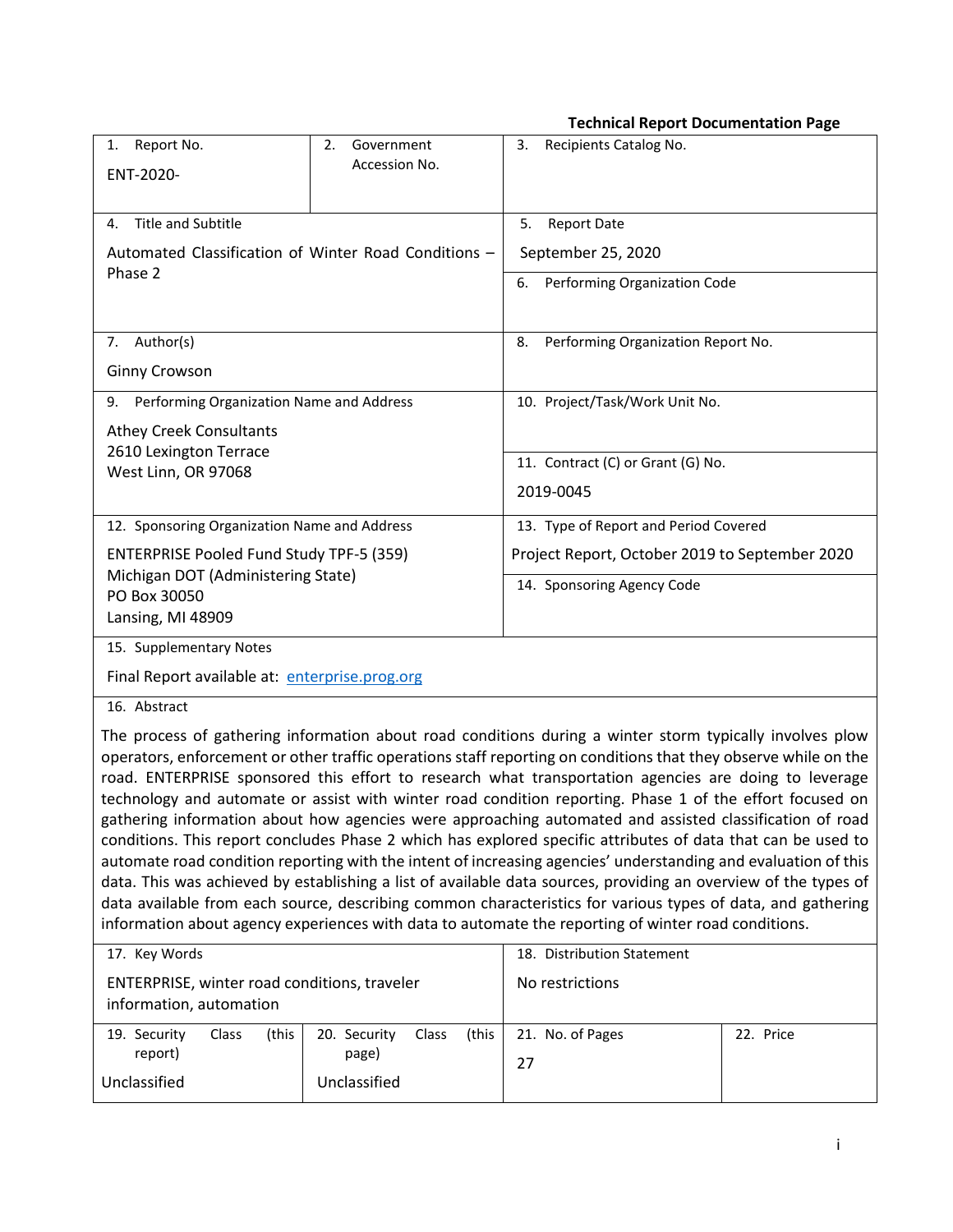## **Acknowledgements**

This Automated Classification of Winter Road Conditions – Phase 2 report was prepared for the ENTERPRISE Transportation Pooled Fund TPF-5(359) program [\(enterprise.prog.org\)](http://enterprise.prog.org/). The purpose of ENTERPRISE is to use the pooled resources of its North American members and the United States federal government to develop, evaluate, and deploy Intelligent Transportation Systems (ITS).

## Project Champion

Sinclair Stolle, Iowa Department of Transportation, was the ENTERPRISE Project Champion for this effort. The Project Champion serves as the overall lead for the project.

## ENTERPRISE Members

The ENTERPRISE Board consists of a representative from each of the following member entities of the program.

- Illinois Department of Transportation (IDOT)
- Iowa Department of Transportation (Iowa DOT)
- Kansas Department of Transportation (KDOT)
- Michigan Department of Transportation (MDOT)
- Minnesota Department of Transportation (MnDOT)
- Ontario Ministry of Transportation (MTO)
- Pennsylvania Department of Transportation (PennDOT)
- Texas Department of Transportation (TxDOT)
- Wisconsin Department of Transportation (WisDOT)

## Project Participants

ENTERPRISE would like to acknowledge and thank the following individuals who served on the project team to support and enhance this project:

- Sinclair Stolle, Tina Greenfield, and Kevin Greene Iowa DOT
- Justin Junttila Michigan DOT
- Kelly Braunig and Garrett Schreiner Minnesota DOT
- Mike Adams Wisconsin DOT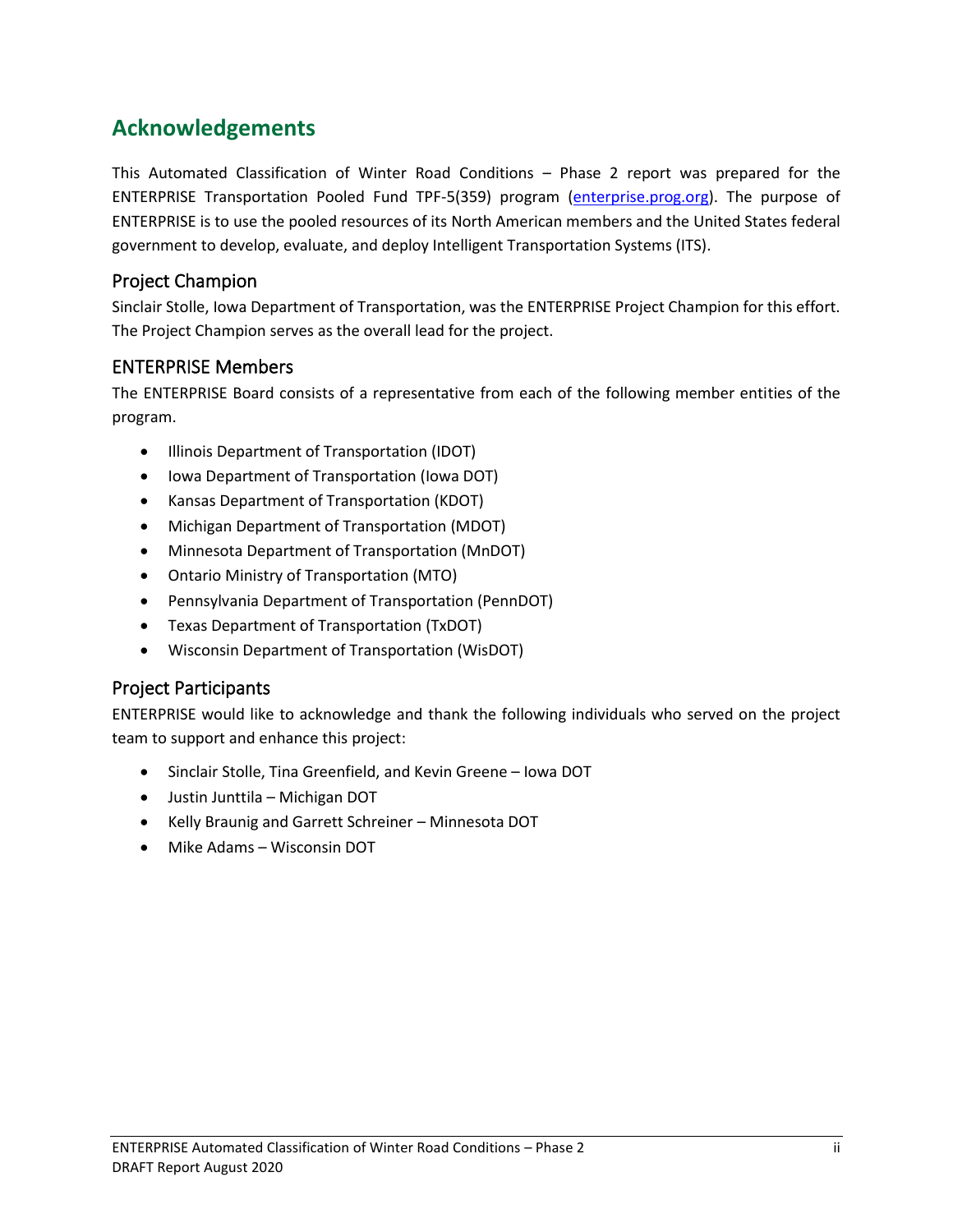# **Table of Contents**

| 1.0 |                                                                               |
|-----|-------------------------------------------------------------------------------|
| 2.0 |                                                                               |
| 3.0 |                                                                               |
|     |                                                                               |
|     |                                                                               |
|     |                                                                               |
| 4.0 |                                                                               |
|     |                                                                               |
|     |                                                                               |
|     |                                                                               |
|     |                                                                               |
|     |                                                                               |
|     |                                                                               |
|     |                                                                               |
|     |                                                                               |
| 5.0 |                                                                               |
|     |                                                                               |
|     | Appendix B: Minnesota DOT CARS-SnowReports Validation and Data Translations23 |
|     |                                                                               |
|     |                                                                               |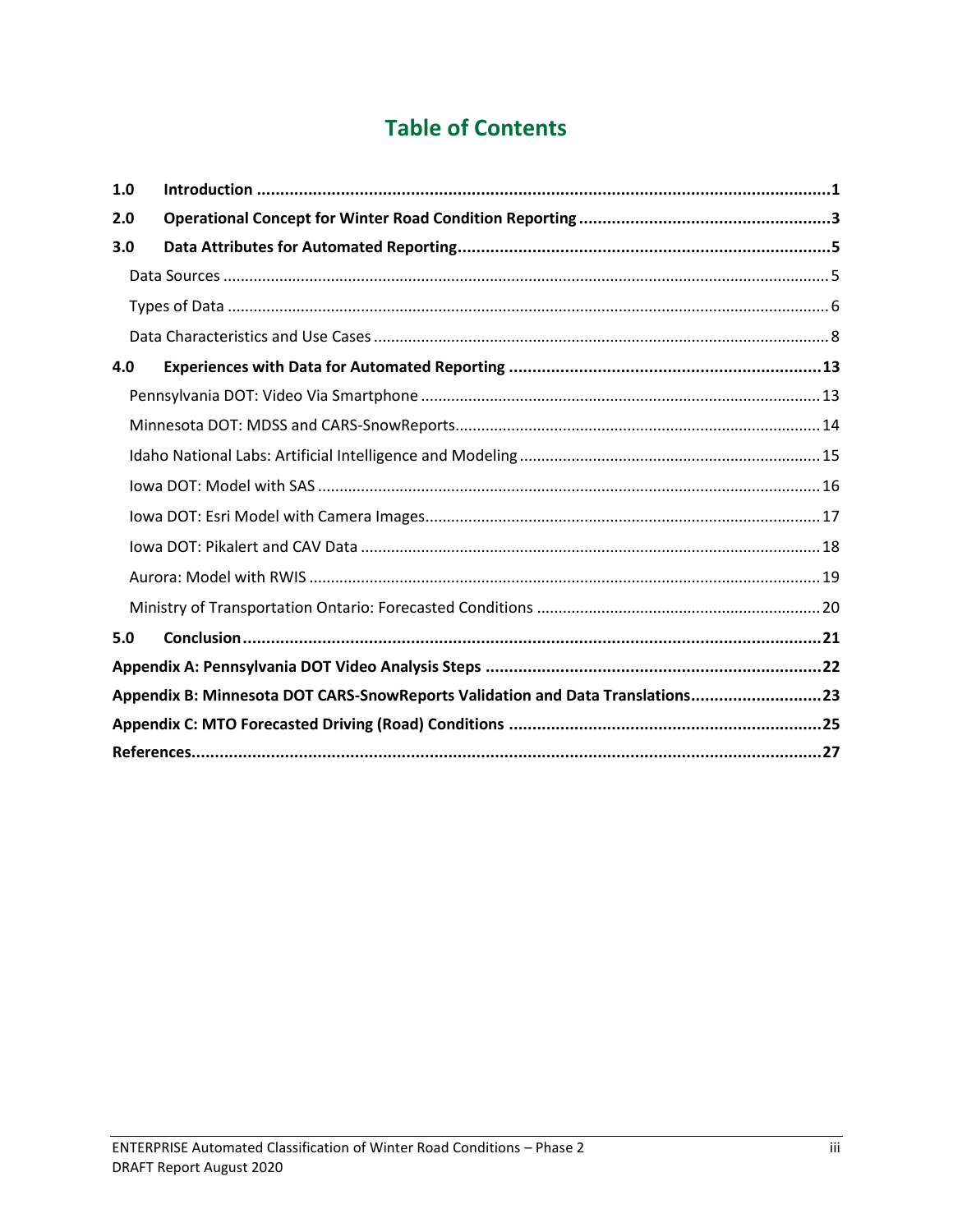## <span id="page-4-0"></span>**1.0 Introduction**

Several member agencies of the ENTERPRISE Pooled Fund Program experience seasonal winter road conditions that challenge their operational response, especially as it relates to providing current, actionable information for the public to make travel decisions. The process of gathering information about road conditions during a winter storm typically involves plow operators, enforcement or other traffic operations staff reporting on conditions that they observe while on the road. This manual process is rife with challenges. These staff perform several critical functions during road weather events and reporting road conditions for traveler information is often less critical than other functions. Reporting can also be inconsistent in terms of timeliness and accuracy as staff often cover large areas and reports about conditions are subjective.

ENTERPRISE sponsored this effort to research what transportation agencies are doing to leverage technology and automate or assist with winter road condition reporting. [Phase 1](http://enterprise.prog.org/Projects/2017/automated_assisted_winter_road_conditions.html) of the effort focused on gathering information about how agencies were approaching automated and assisted classification of road conditions. This report concludes Phase 2 which has explored specific aspects of data that can be used to automate road condition reporting with the intent of increasing agencies' understanding of this data.

## **Project Focus**

To better understand data that can be used to automate road condition reporting.

A Project Team was established with maintenance operations and traveler information staff from selected member agencies. The team reviewed a high-level operational concept and considered the data and data sources their agencies are currently using to classify winter road conditions. Using the operational concept and current agency practices, the Project Team then identified the following data attributes to explore and increase their understanding of data that can be used to automate road condition reporting.

- Establish a list of available **data sources**.
- Provide an overview of the **types of data** that can be obtained from each data source.
- Describe common **characteristics** for various types of data.
- Gather and summarize information about agency **experiences** with automating the classification of winter road conditions using various data.

This report provides additional detail on the operational concept and each of the data attributes noted above. Of the first two attributes, data sources and the types of data from those sources were identified based on which would be most applicable to the operational concept for generating an automated road condition report. Though additional data is available from many sources identified, this project focused only on the most relevant types of data.

Information about the common characteristics of relevant data types was gathered but deemed by the Project Team to be less useful than anticipated for helping an agency understand and assess data. A revised approach for gathering additional information about characteristics was identified and focused on developing a series of key questions that agencies should consider when evaluating data to support automated winter road condition reporting.

Information about data experiences from other agencies was the final attribute desired for this project. Projects that were featured in Phase 1 were revisited, including projects in Minnesota, Idaho, and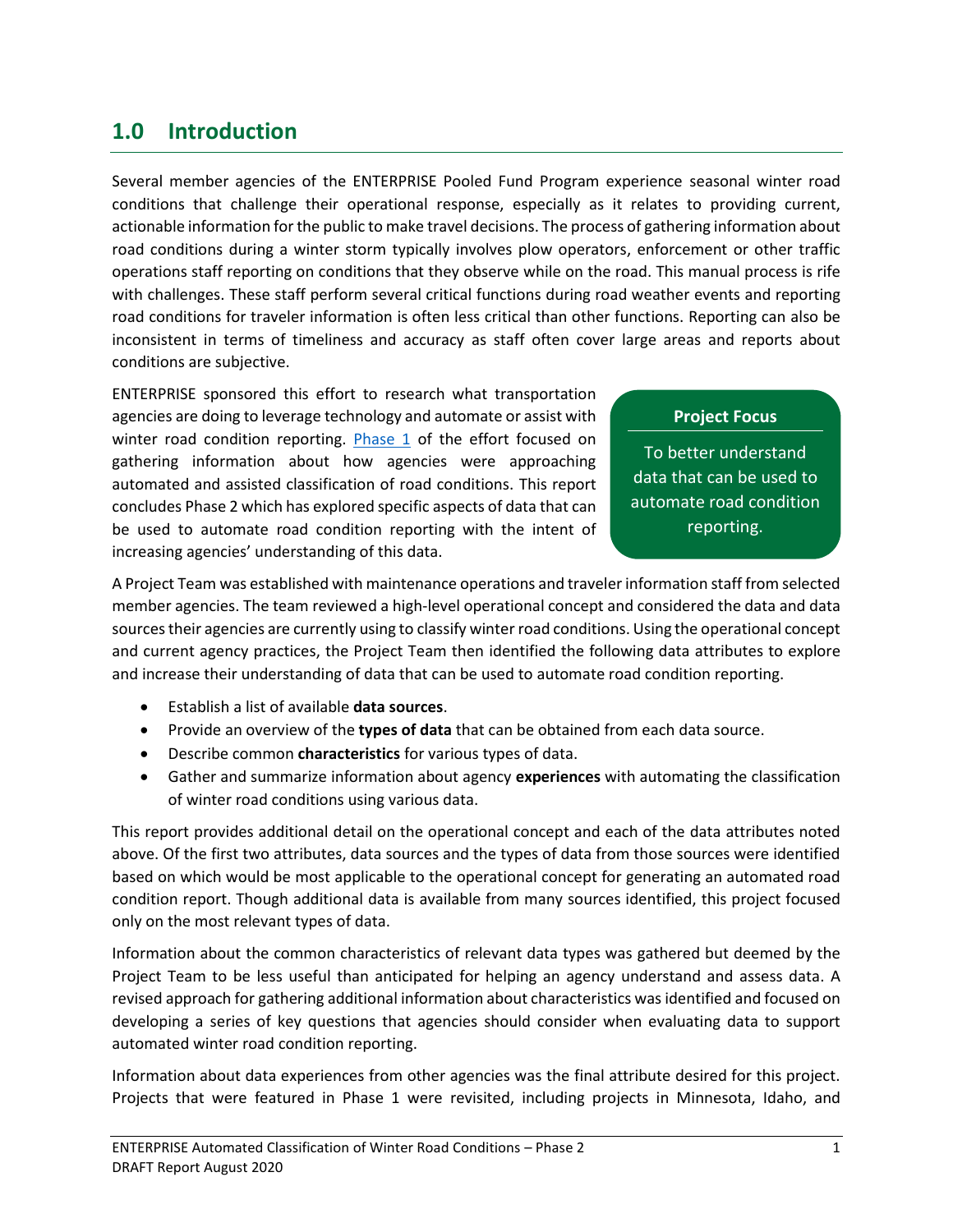Pennsylvania, to learn more about their experiences with data. Additional information was also gathered from projects in Iowa, Ontario, and with the University of Alberta.

This report represents the final product of the automated classification of winter road conditions effort and contains the following sections:

- 2.0 [Operational Concept:](#page-6-0) Use of winter road condition reports and the traditionally manual processes for generating them, as well as a vision for automated reports.
- 3.0 [Data Attributes:](#page-8-0) Available sources of data, types of data from various sources, defining a use case, and common questions to ask about data characteristics.
- 4.0 [Experiences:](#page-16-0) Summaries including brief descriptions of the automation approach, data sources and types of data used, and lessons learned.
- 5.0 [Conclusion:](#page-24-0) Key takeaways for an agency to consider as they evaluate what data could be used to automate winter road condition reporting.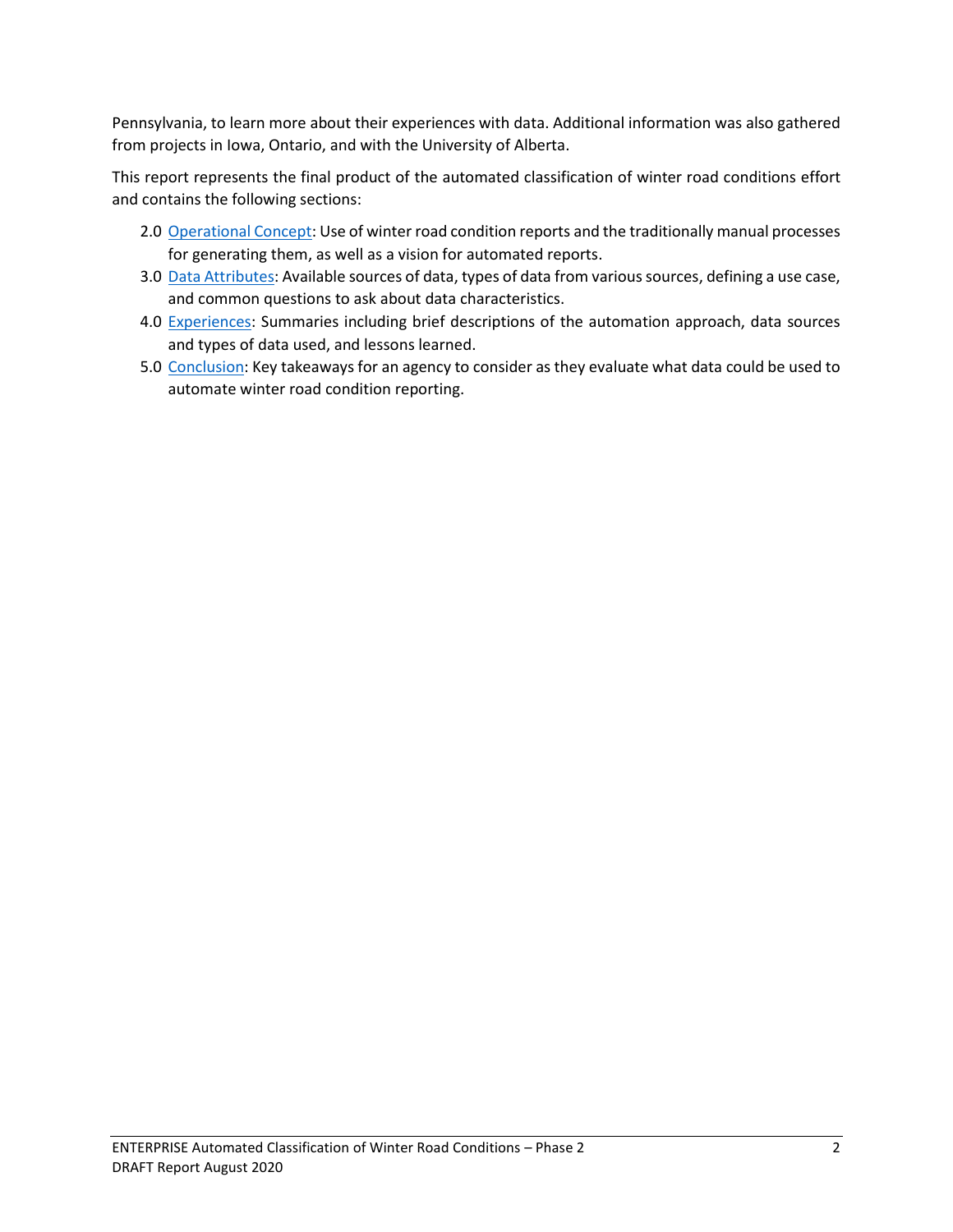# <span id="page-6-0"></span>**2.0 Operational Concept for Winter Road Condition Reporting**

When referring to the operational concept for automated classification of road conditions, the following definitions were used in Phase 1 and during this project.



Most agencies provide winter road conditions to travelers using a manual reporting process that involves staff observing, classifying, and reporting conditions from the field while performing other operations. Such reports are typically received by a dispatcher or supervisor in the office and then entered in a reporting system that disseminates the information via traveler information services (e.g. phone, website, social media). There are several common challenges with the manual reporting process including:

- Demand for the most current information from staff in the field is highest during winter storms when the demand to perform other operations is also highest.
- Human error and inconsistency are inherent with people making observations and judgements about conditions.
- Reports become outdated and inaccurate because conditions often change before the next observation can be made.
- Time from observation to reporting to dissemination can be long and may contribute to reports being outdated and untimely.
- Reporting coverage can be limited, providing inadequate traveler information.

Automating the process of generating winter road condition reports is intended to address many of these challenges. Automated reporting refers to the use of systems with capabilities to interpret data from stationary (e.g. roadside sensors) and mobile (e.g. vehicle sensors, cameras) sources and other systems to classify winter road conditions that can then be reported to travelers. Figure 1 illustrates that the operational concept for automated reporting of road conditions begins with conditions on the road and ends with reports that are shared with travelers via agency traveler information services (e.g. 511) and other traveler information services outside the agency. Ultimately, this is all done so travelers know what is happening on the roads during a weather event and can make informed decisions about their travels.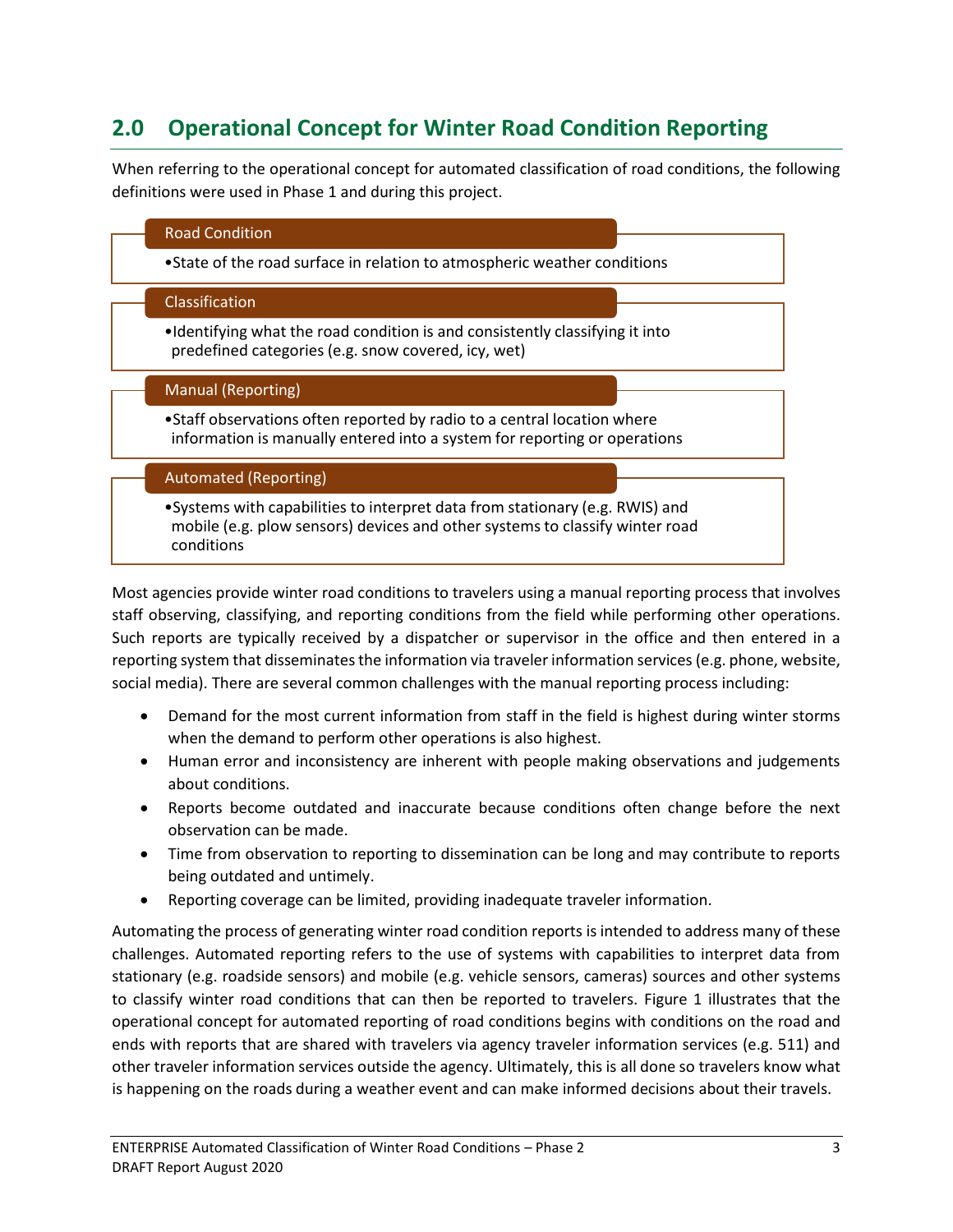

*Figure 1: Operational Concept for Automated Classification of Road Conditions*

Using this operational concept, data sources were identified with the Project Team to reflect those currently used to generate road condition reports. There are many data sources that then can provide information about conditions on the road. Roadside sensors provide data about pavement temperature and atmospheric conditions. Similar sensors are often on vehicle and can also provide data about friction and material usage. Although, such data is primarily available from agency fleet vehicles today, it is envisioned that data will also be available from private vehicles with connected and automated vehicle features in the future. Operational systems, like the Maintenance Decision Support System (MDSS), are another source of data about road conditions and resources being used to maintain roads. Third party sources can provide information about travel speeds and weather. Citizens can report their own observations about conditions through third party sources or agency-provided options. The most traditional source of data has been employees who are actively maintaining or patrolling roads during weather events. National data sources typically include common data from individual jurisdictions that is centralized to facilitate access from one point. And finally, camera images can provide visual data about road conditions.

Depending on the nature of the road condition report that is provided, the data needed to generate an automated report will also vary. For example, North Dakota DOT road condition reports focus on describing conditions as "snow covered," "scattered snow/drifts," and "wet/slush." This type of report would likely benefit from camera images, as well as roadside and vehicle sensors. Iowa DOT reports roads as "partially covered," "completely covered," or "impassible" which is amenable to data from employees. In contrast, Michigan, Pennsylvania, and Washington DOT road condition reports focus on describing impacts as being "high" or as "lane closures" or "total closures" and speeds as "free flowing," "moderate traffic," and "heavy traffic." This type of road condition reporting would likely benefit from third party data in addition to cameras and roadside sensors. Articulating the nature of what is desired in a road condition report is an important step in understanding and assessing the data available for automating the reporting process. This will be further discussed in the next section under data characteristics.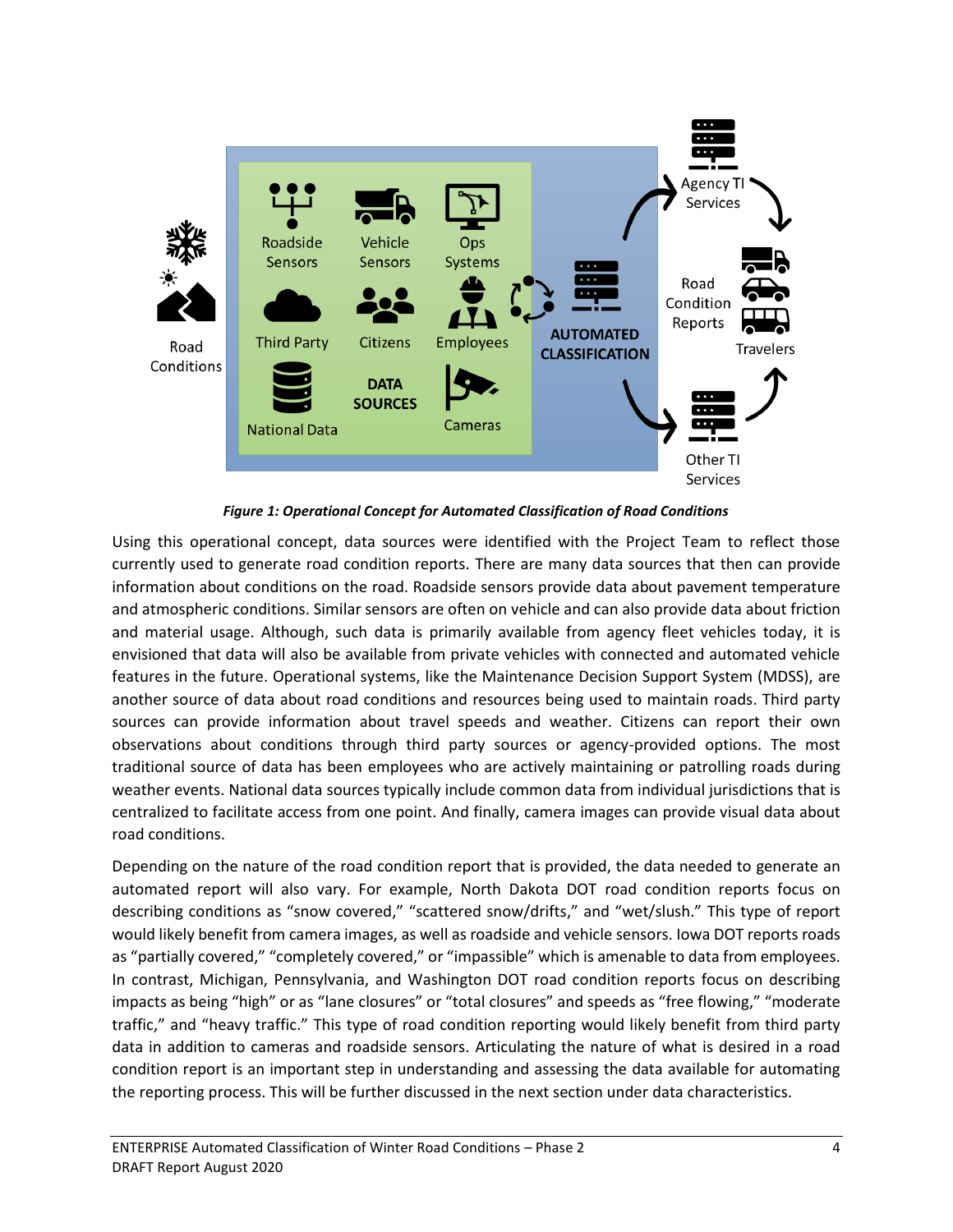## <span id="page-8-0"></span>**3.0 Data Attributes for Automated Reporting**

The operational concept was used to determine what information was desired about the data available for automated winter road condition reporting. Data attributes were identified by the Project Team based, in part, by their own efforts to automate winter road condition reporting. The attributes included data sources, types of data, data characteristics, and agency experiences with data.



### <span id="page-8-1"></span>*Data Sources*

As highlighted in the operational concept and further described below, there are a variety of sources that can provide data about conditions on the road. The following list illustrates the most common sources that an agency could start with in their effort to identify data available for winter road condition reports.

- **Roadside sensors:** Provide data from Road Weather Information System (RWIS) and Automated Weather Observing System (AWOS) about road surface and atmospheric conditions at fixed points.
- **Vehicle sensors:** Provide road surface and atmospheric data similar to roadside sensors, along with data about friction and material usage. Currently, such data is mainly available from agency fleet vehicles, but in the future, it could include private vehicles with connected and automated vehicles (CAV) features.
- **Operational systems:** Contain data about maintenance operations, often gathered from roadside and vehicle sensors. For example, an operational system such as MDSS can provide detail about road conditions and materials being used.
- **National data:** Select data repositories have been established to compile common data from individual jurisdictions to make such data accessible from one point. The Weather Data Environment (WxDE), for example, collects data in real time from both fixed environmental sensor stations and mobile sources in nearly all states.
- **Third party:** These sources can provide information about travel speeds, incidents, and weather. In the future, they may also serve as clearinghouses for data from private vehicle sensors, although those business models are still uncertain.
- **Citizens:** Report their own observations about conditions through third party sources or agencyprovided options.
- **Employees:** Employees who are actively maintaining roadways and operational systems during weather events are the most traditional source of observational data about road conditions.
- **Cameras:** Images and video can provide visual data about road conditions. Cameras are often installed at fixed locations with sensors (e.g. RWIS) and are increasingly being installed on fleet vehicles to support mobile data gathering.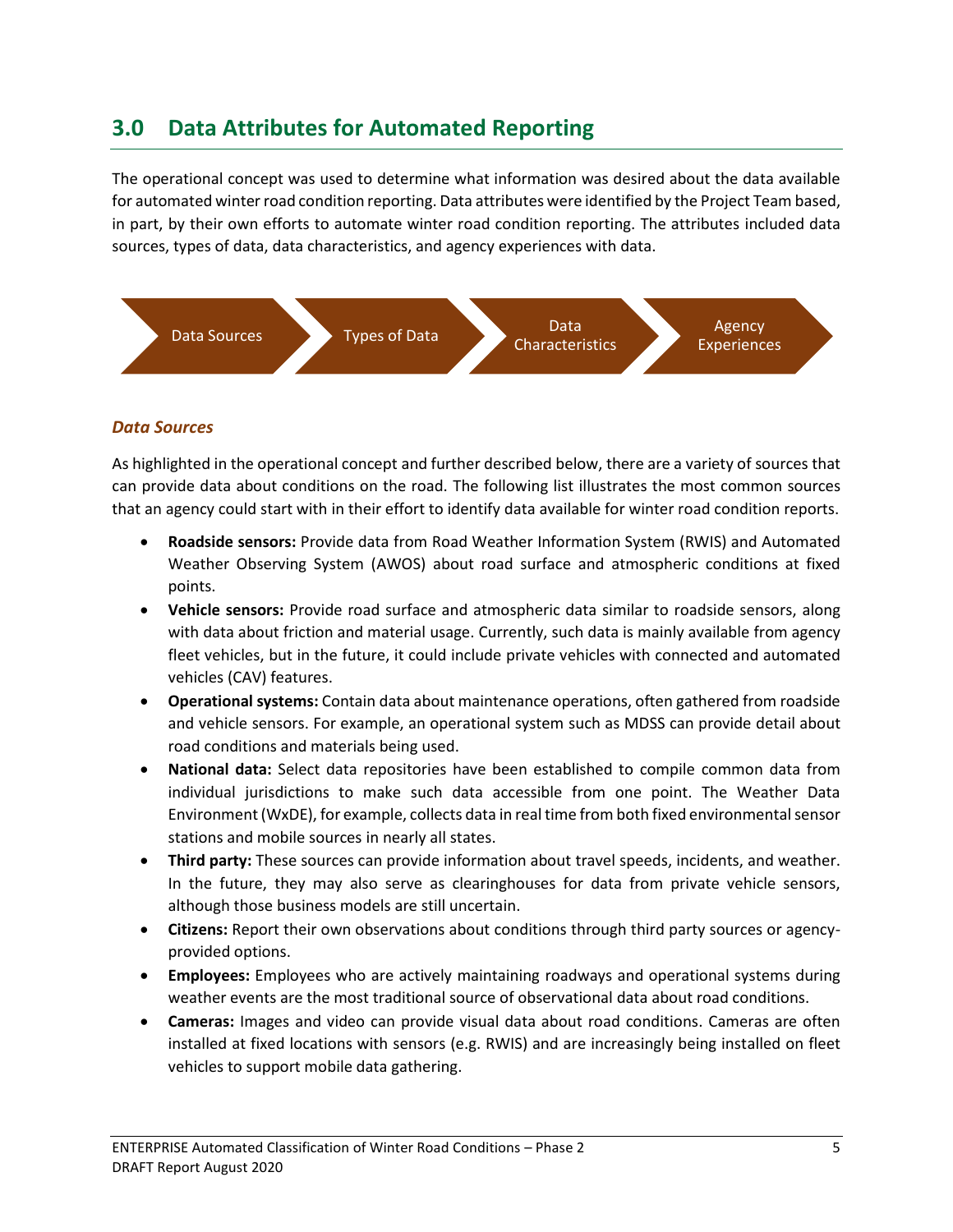The availability of these data sources for a jurisdiction will vary and will need to be assessed. Each of these sources also provides different types of data with varying characteristics associated with accuracy, frequency, geographic spread, or format. These attributes need to be understood and accounted for in an automated process where data is combined and classified into a useful, accurate road condition report.

## <span id="page-9-0"></span>*Types of Data*

For each category of data source, the key types of data available were identified and include, for example, temperature, grip/friction, images, qualitative statements (e.g. slippery), and camera images. Table 1 highlights each data source and identifies the types of data that can be obtained from that source and that are most applicable to automated classification of winter road conditions.

| <b>Data sources</b>                                                                         | <b>Types of data</b>                                                                                                                                                                                                                                                                                                                                                                                                                                                                                                               |
|---------------------------------------------------------------------------------------------|------------------------------------------------------------------------------------------------------------------------------------------------------------------------------------------------------------------------------------------------------------------------------------------------------------------------------------------------------------------------------------------------------------------------------------------------------------------------------------------------------------------------------------|
| <b>Roadside sensors</b><br><b>RWIS</b><br>AWOS (typically within an airport)                | Atmospheric<br>$\bullet$<br>Air temperature<br>$\frac{1}{2}$<br>Humidity<br>Visibility distance<br>Wind speed and direction<br>$\overline{\phantom{a}}$<br>Precipitation type and rate<br>$\overline{\phantom{a}}$<br>Pavement<br>Pavement temperature<br>Freeze point of chemicals on pavement<br>$\overline{\phantom{a}}$<br>Pavement condition (e.g. wet, icy)<br>$\overline{\phantom{a}}$<br>Pavement chemical concentration<br>$\overline{\phantom{a}}$<br>Subsurface conditions (e.g. soil temperature)<br>Speed<br>Friction |
| <b>Vehicle sensors</b><br><b>Fleet vehicles</b><br>Private vehicles                         | Location<br>$\bullet$<br>Air temperature<br>$\bullet$<br>Pavement temperature<br>$\bullet$<br>Plow up/down<br>$\bullet$<br>Plow blade friction<br>$\bullet$<br>Traction<br>$\bullet$<br>Chemical application<br>$\bullet$                                                                                                                                                                                                                                                                                                          |
| <b>Operational systems</b><br><b>MDSS</b>                                                   | Road snow depth<br>$\bullet$<br>Pavement temperature<br>$\bullet$<br>Road mobility<br>$\bullet$<br>Chemical present<br>$\bullet$                                                                                                                                                                                                                                                                                                                                                                                                   |
| <b>National data</b><br>Meteorological Assimilation<br>Data<br><b>Ingest System (MADIS)</b> | Meteorological surface dataset<br>$\bullet$<br>Air temperature<br>Relative humidity<br>$\overline{\phantom{0}}$<br>Dewpoint<br>$\overline{\phantom{0}}$<br>Wind speed/direction<br>$\overline{\phantom{0}}$<br>Atmospheric pressure<br>$\overline{\phantom{0}}$<br>Precipitation<br>$\overline{\phantom{0}}$                                                                                                                                                                                                                       |

*Table 1: Data sources and types of data*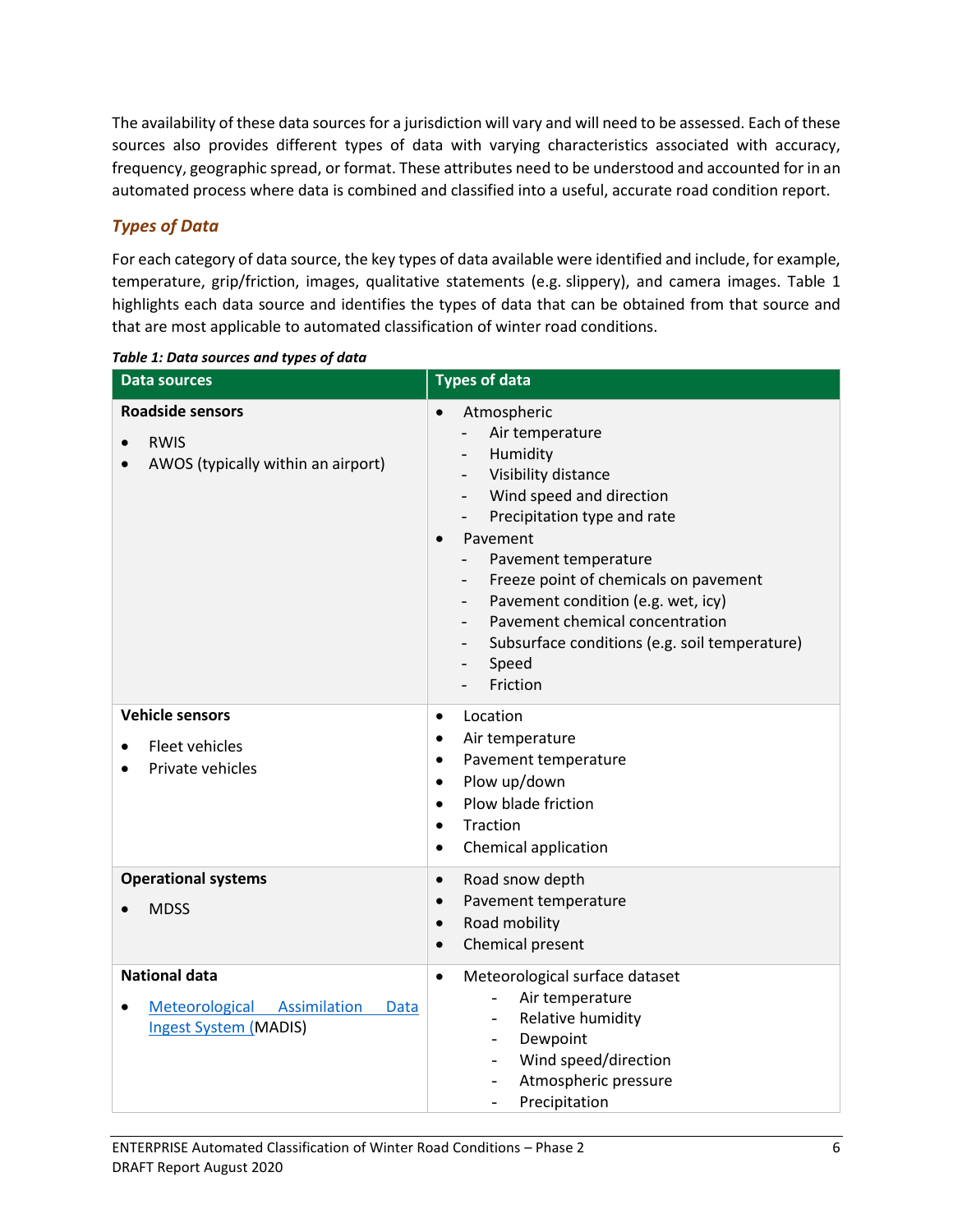| <b>Data sources</b>                                                                                                                      | <b>Types of data</b>                                                                                                                                                                                                                             |
|------------------------------------------------------------------------------------------------------------------------------------------|--------------------------------------------------------------------------------------------------------------------------------------------------------------------------------------------------------------------------------------------------|
|                                                                                                                                          | Solar radiation<br>Soil temperature<br>$\overline{\phantom{0}}$<br>Soil moisture<br>$\overline{a}$<br><b>RWIS</b><br>Snow<br>Depth<br>$\overline{\phantom{0}}$<br>New snowfall<br>$\overline{a}$<br>Water equivalent<br>$\overline{\phantom{a}}$ |
| <b>National data</b><br><b>Weather Data Environment (WxDE)</b><br>$\bullet$                                                              | <b>Fixed stations</b><br>$\bullet$<br>Mobile stations<br>$\bullet$                                                                                                                                                                               |
| Third party<br>Google<br>$\bullet$<br>Waze<br><b>INRIX</b><br><b>HERE</b><br>$\bullet$<br>Private weather service providers<br>$\bullet$ | Speed, real-time<br>$\bullet$<br>Speed, historical<br>$\bullet$<br>Incidents<br>$\bullet$<br><b>Weather forecasts</b><br>$\bullet$                                                                                                               |
| <b>Citizens</b><br>Waze<br>Agency-provided tools                                                                                         | <b>Human observations</b><br>$\bullet$                                                                                                                                                                                                           |
| <b>Employees</b><br>Maintenance staff<br>$\bullet$                                                                                       | Human observations<br>$\bullet$                                                                                                                                                                                                                  |
| <b>Cameras</b><br><b>RWIS</b><br>$\bullet$<br>Traffic management<br>$\bullet$<br>Fleet vehicles (e.g. plow cameras)<br>$\bullet$         | Snapshot images<br>$\bullet$<br>Streaming video<br>$\bullet$                                                                                                                                                                                     |

As types of data in Table 1 were compiled, the characteristics of data available from MADIS were summarized for the Project Team as an example of the detail that could be gathered. Operated by the National Weather Service National Centers for Environmental Prediction, MADIS includes historical data from 2001 forward, as well as real-time data from National Oceanic and Atmospheric Administration data sources and a variety of other providers – including RWIS data from 29 departments of transportation. MADIS has detailed metadata available on their site for most of the large datasets that they offer. As noted in Table 1, three types of data from MADIS were identified as most relevant for generating automated road conditions reports – meteorological surface dataset, RWIS and snow. Metadata for the meteorological surface dataset, for example, includes high level information about geographic coverage, frequency, accuracy (which can be inferred from the MADIS quality check process) and integration options. It does not, however, provide similar information for the individual data elements like air temp. For the RWIS data within MADIS, information about data characteristics is again available but at a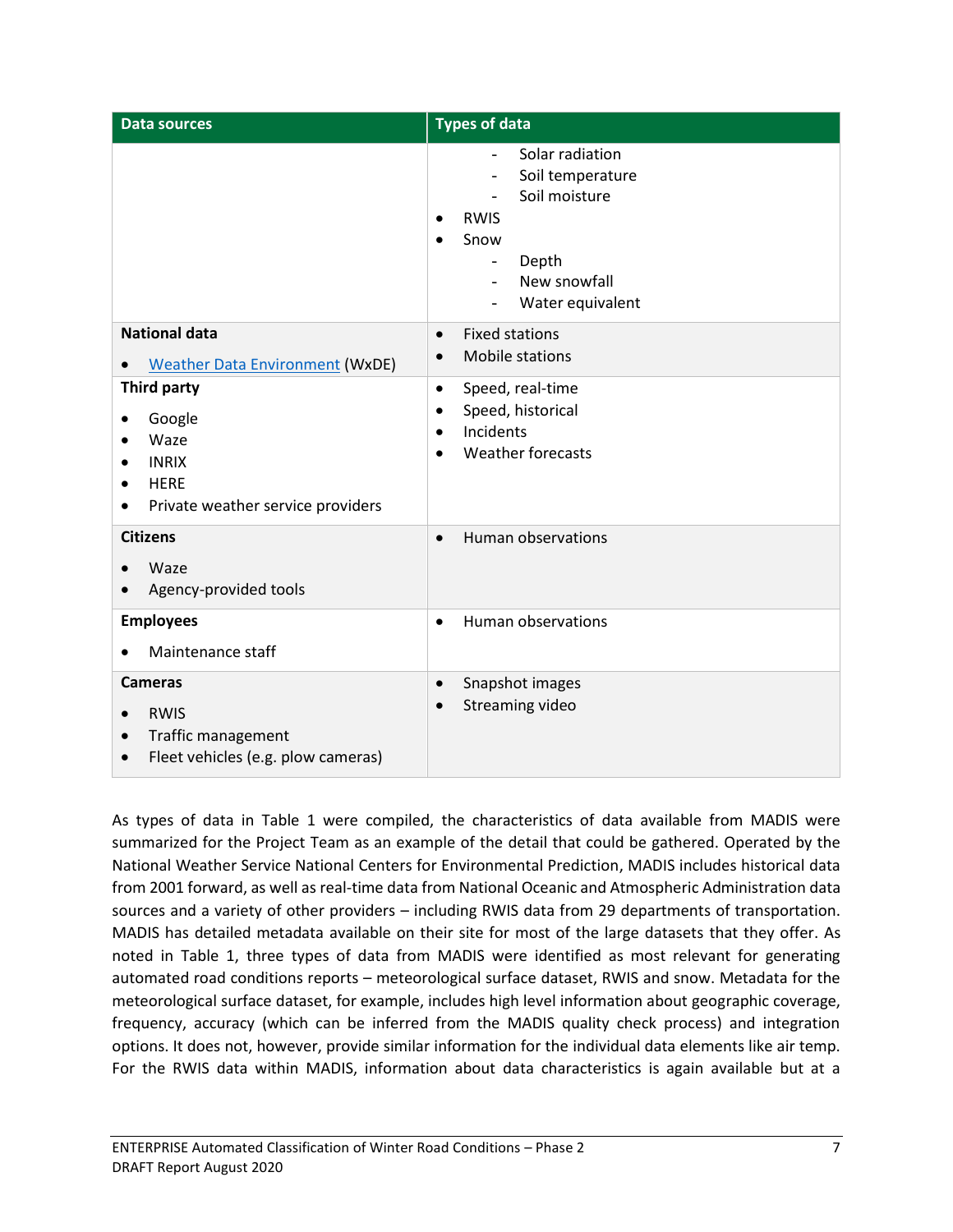composite level from 29 states feeding RWIS data into MADIS. Finally, there is little to no information about reliability in terms of understanding how often the data might not be available.

The original intent was to gather characteristics such as this for each data source and present them in a referenceable manner that could offer agencies insight on how such data might be used for generating winter road condition reports. However, it was challenging to gather detailed information about data characteristics in this manner as most characteristics are defined by how the data will be used. These challenges also raised questions of how valuable a list of characteristics would be for agency operations staff vs. software programmers and how understandable this information would be without the context of an agency's road condition reporting practice. The second question became even more relevant when referring to the operational concept which illustrates the need for starting with a clear understanding of the use case for a winter road condition report. Once a use case is established, potential data sources and types can be identified, and data characteristics can be evaluated within that context.

## <span id="page-11-0"></span>*Data Characteristics and Use Cases*

Rather than gathering static information about data characteristics, the Project Team requested guidance on defining a use case and a set of common questions that staff could then ask about various data in order to evaluate its potential within the context of the use case. Both are presented in this section as an approach for evaluating data for use in automating winter road condition reporting.

A use case should describe what a winter road condition report consists of, how reports are currently generated, who is involved with the process of generating and using the reports, and how the reports are used to achieve the safety and reliability goals associated with providing traveler information. The description should explain characteristics of the information (data) that is used to generate current reports, presumably in a manual fashion from maintenance staff observations. Such characteristics should include the following and should also note where there are strengths and weaknesses with the current process.

- **Coverage/Range**: Physical range covered by information/data in terms of road type (e.g. interstates, all state roadways), distance (e.g. length of road in miles), and geography (e.g. urban only, statewide).
- **Frequency (Timeliness)**: How frequently information/data is updated (e.g. every four hours, as conditions change). It should also be noted if data is historic vs. real-time. Historic data may be used, for example, to train models or assumptions for classifying conditions.
- **Reliability (Availability)**: When and how available is information/data (e.g. business hours Monday – Friday, 24/7/365) or when might the data be available.
- **Accuracy**: Frequency and type of errors that can be expected (e.g. inaccurate reports as they become stale).
- **Integration (Format)**: How information/data is gathered (e.g. staff radio information into dispatch for further entry) and potentially available for use in traveler information applications.

The use case does not need to be elaborate or lengthy; a simple table can be used to document these characteristics. The use case is important, however, as it will serve as a framework for gathering and as a baseline for evaluating similar characteristics of data available for generating automated reports. Once the use case is developed, an agency can begin to evaluate the characteristics of available data sources and types, many of which were identified in the previous sections.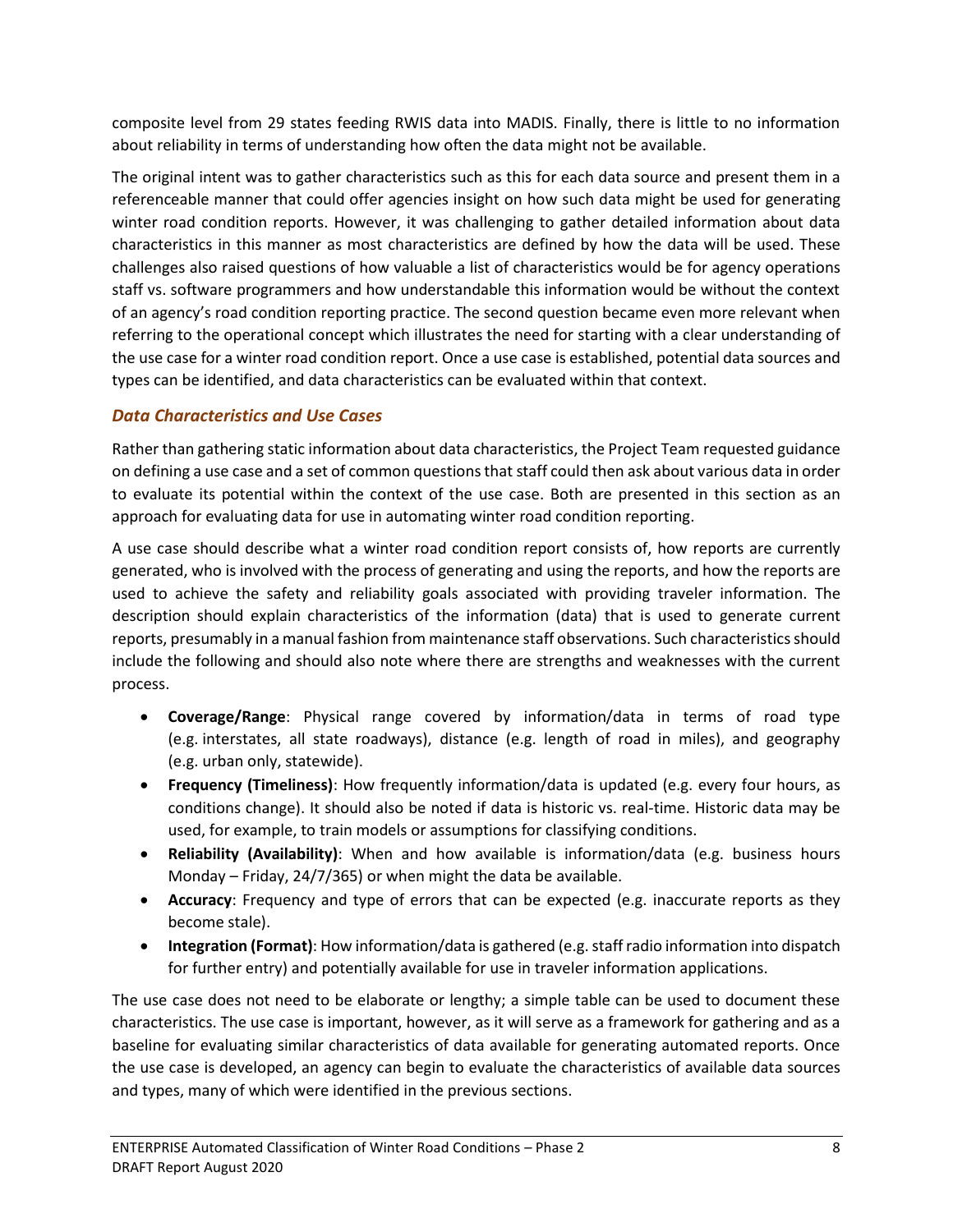To support agencies with gathering data characteristics for evaluation, the questions presented in Table 2 are offered along with supporting detail to explain why the question is important. It is important to note that the supporting detail does not suggest criteria for acceptable answers to the questions because acceptability will vary depending on the use case. Instead, the supporting detail is intended to help agencies understand the purpose for the question and to help them think critically about the answers they receive.

| <b>Characteristic/Question</b>                                                                   | <b>Supporting Detail</b>                                                                                                                                                                                                                                                                                                                                                                                                                                                                                                                                                                      |
|--------------------------------------------------------------------------------------------------|-----------------------------------------------------------------------------------------------------------------------------------------------------------------------------------------------------------------------------------------------------------------------------------------------------------------------------------------------------------------------------------------------------------------------------------------------------------------------------------------------------------------------------------------------------------------------------------------------|
| 1. Coverage/Range                                                                                |                                                                                                                                                                                                                                                                                                                                                                                                                                                                                                                                                                                               |
| What geography and road types are<br>а.<br>covered by the data?                                  | Helps identify how much more or less roadway<br>could be covered with the data source/data<br>type.<br>Coverage may sometimes be less but more<br>consistent and reliable; conversely coverage<br>may be broader but less detailed (or accurate).                                                                                                                                                                                                                                                                                                                                             |
| What distance does one data point<br>b.<br>cover?                                                | Helps identify how distance covered by one<br>data point relates to the overall range that<br>must be covered in a report, and how data<br>points may be matched or combined from one<br>data source/data type or with another.<br>Range from a sensor, for example, may be less<br>than a manual observation of a roadway<br>segment. Agencies need to understand if<br>multiple data points may be required to<br>comparatively cover a roadway segment that<br>would have been manually reported. It is also<br>valuable to know if a sensor location<br>represents a unique trouble spot. |
| Frequency (Timeliness) *These characteristics should also note if data is historic or real-time. |                                                                                                                                                                                                                                                                                                                                                                                                                                                                                                                                                                                               |
| How frequently is data updated?<br>а.                                                            | Helps determine if the frequency of data is<br>adequate for the targeted frequency of<br>providing reports to travelers.<br>For instances involving the use of multiple data<br>types, this characteristic helps identify when<br>data may be matched or combined.                                                                                                                                                                                                                                                                                                                            |

*b. What constraints are there on the frequency with which data is updated?* • Helps identify if data source/type has constraints on its capability to gather (e.g. hardware/software) or transmit (e.g. communication) data.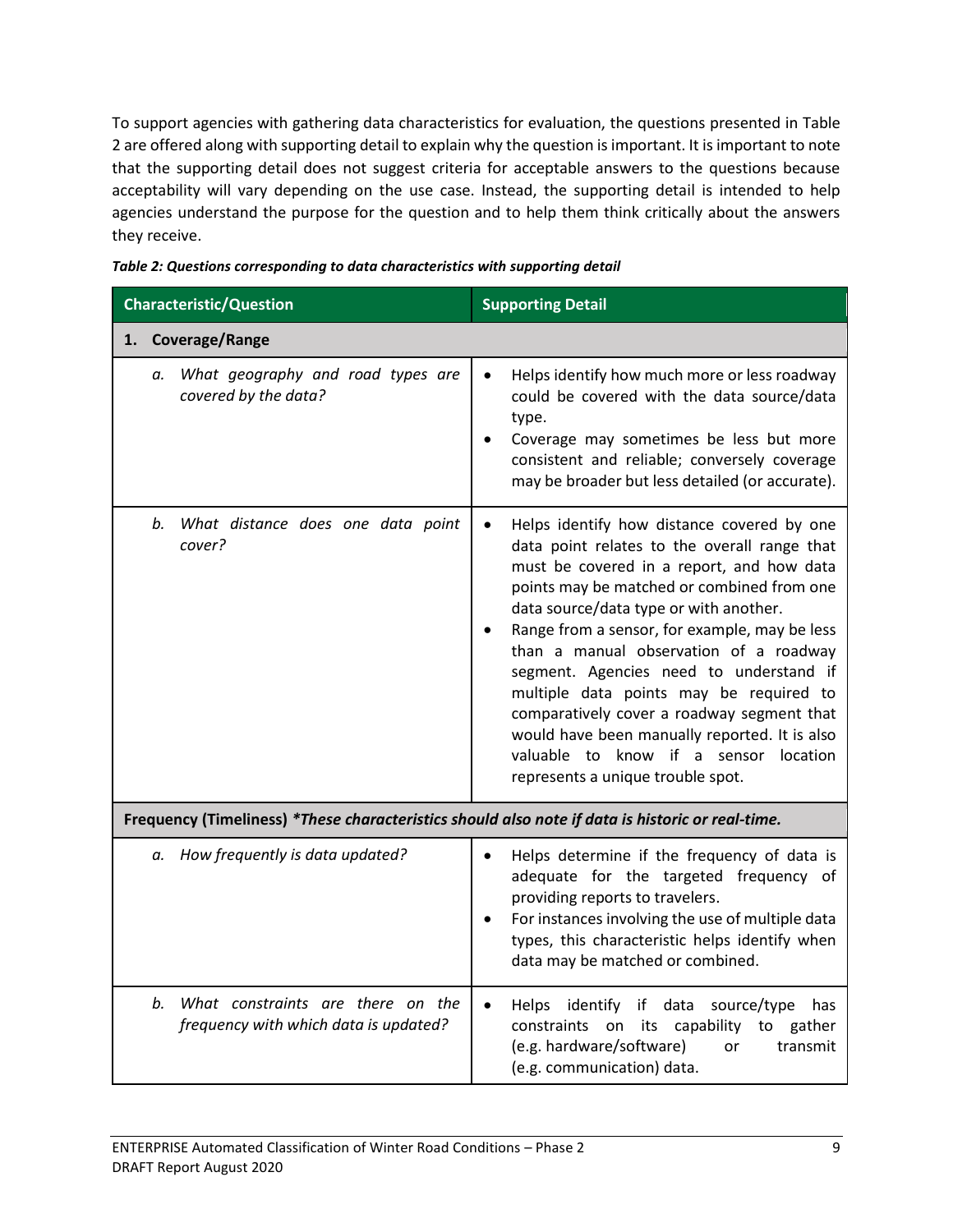| <b>Characteristic/Question</b> |                                                                                | <b>Supporting Detail</b>                                                                                                                                                                                                                                                                                                                              |
|--------------------------------|--------------------------------------------------------------------------------|-------------------------------------------------------------------------------------------------------------------------------------------------------------------------------------------------------------------------------------------------------------------------------------------------------------------------------------------------------|
|                                |                                                                                | Understanding where constraints are will<br>identify how frequently data may be updated<br>and if there are alternatives to adjust for the<br>constraint.                                                                                                                                                                                             |
| 2.                             | <b>Reliability (Availability)</b>                                              |                                                                                                                                                                                                                                                                                                                                                       |
|                                | How available is data (e.g. 24/7/365, live<br>а.<br>only during high volumes)? | Helps identify instances when data may not be<br>available<br>due<br>to<br>operational<br>limits,<br>malfunctions, etc.                                                                                                                                                                                                                               |
|                                |                                                                                | Both snapshot and streaming video from fixed<br>and mobile cameras is increasingly available as<br>a potential data source; however, there can be<br>operational limits associated with unclear<br>nighttime images, spotty communication to<br>transfer images, and images only when and<br>where a plow is operating.                               |
|                                | How is unavailability of data managed?<br>b.                                   | Helps with understanding when real-time data<br>is unavailable if it is substituted with historical<br>data. Also helps identify if and how unavailable<br>data is flagged in some way.                                                                                                                                                               |
|                                |                                                                                | Third-party data providers often rely on<br>anonymous data from mobile devices and at<br>times when adequate real-time data is not<br>available, it is not uncommon for historical<br>data to be substituted.                                                                                                                                         |
|                                | <b>Accuracy</b>                                                                |                                                                                                                                                                                                                                                                                                                                                       |
|                                | How is accuracy determined and how<br>а.<br>accurate is data?                  | Helps identify the frequency and type of<br>potential errors in data.<br>This is especially important when using manual<br>reports as a baseline to train models that may<br>use data to generate automated reports.<br>Manual reports tend to have inherent<br>inaccuracy caused by subjectivity<br>and<br>timeliness of observations made by staff. |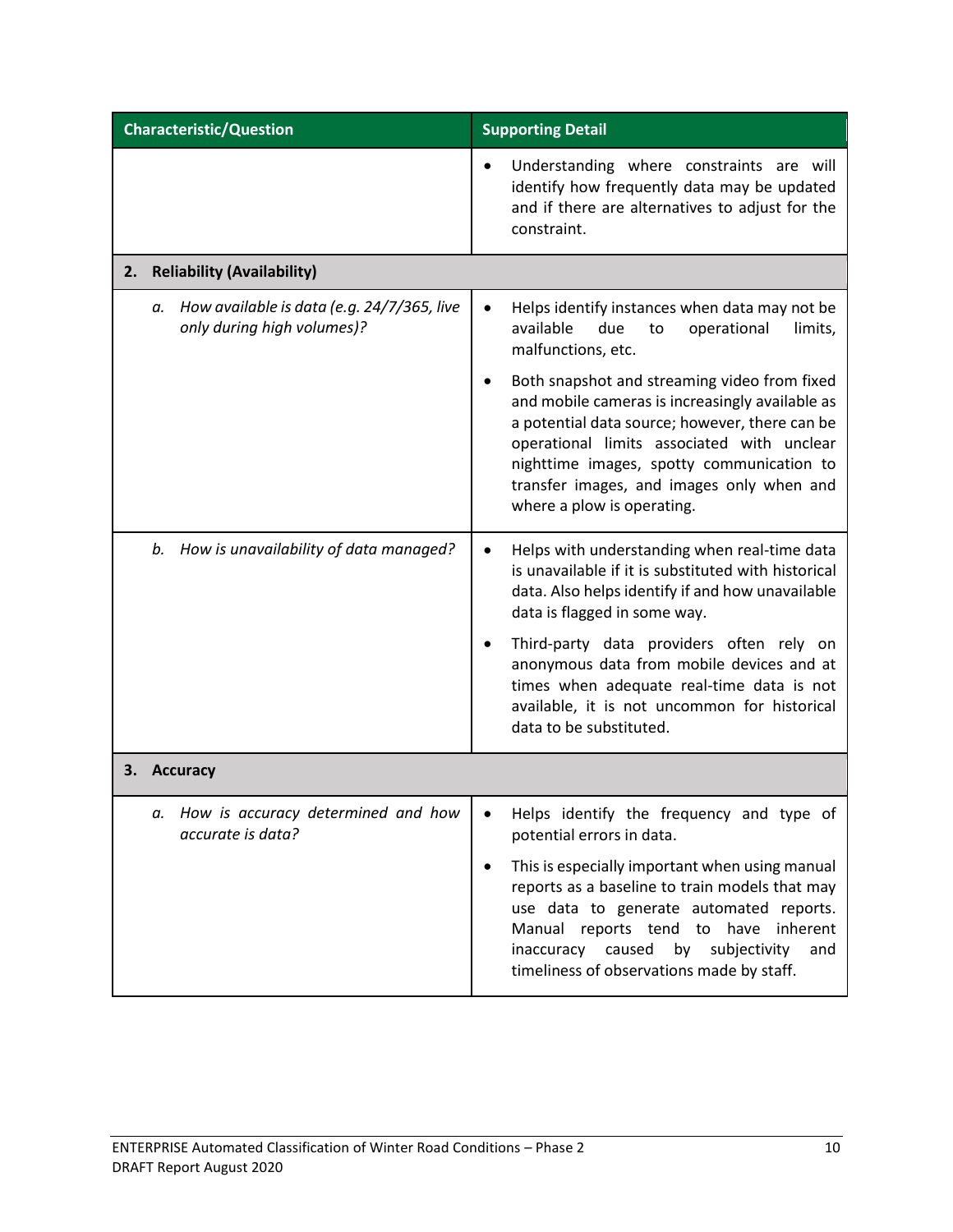| <b>Characteristic/Question</b>                                                 | <b>Supporting Detail</b>                                                                                                                                                                                                                                                                                                                                                                        |
|--------------------------------------------------------------------------------|-------------------------------------------------------------------------------------------------------------------------------------------------------------------------------------------------------------------------------------------------------------------------------------------------------------------------------------------------------------------------------------------------|
| b. How are inaccuracies managed?                                               | Helps identify if and how inaccurate data is<br>discarded or flagged in any way as part of a<br>quality control process.<br>Creates awareness of quality control processes<br>and insight on how inaccurate data can be<br>anticipated and accounted for when used to<br>generate automated reports.                                                                                            |
| <b>Integration (Format)</b><br>4.                                              |                                                                                                                                                                                                                                                                                                                                                                                                 |
| What format is data available in?<br>а.                                        | Helps determine how data can be consumed in<br>the process that will generate automated<br>reports.<br>Data is often shared via a webservice using an<br>application programming interface (API) which<br>allows interaction between two applications.<br>APIs come in a variety of formats including<br>SOAP, XML, JSON, and REST and knowing this<br>will determine how data can be consumed. |
| What constraints are there on using data<br>b.<br>and further distributing it? | Helps identify potential limitations with using<br>٠<br>data to generate a road condition report that<br>will be further distributed to travelers.<br>Such constraints are more likely among data<br>from third-party providers. Understanding<br>limitations around use of the data will<br>determine if and how it can be used for<br>automated reports.                                      |

Answering these questions will help an agency begin to evaluate the characteristics of various data sources and data types for use in generating automated reports. As the characteristics of prospective data are compared to those from the use case, the agency should note where and how characteristics are both similar and different. The agency should then discuss what tradeoffs might exist within the similarities and differences identified. In simple terms, tradeoffs involve giving up something in return for something else. For example, a tradeoff might exist in a data source providing greater geographic coverage but not providing as much or the same level of detail (accuracy).

To help with assessing tradeoffs and evaluating data characteristics in general, agencies should also consider the requirements established by 23 CFR [511 Real-Time System Management Information](https://www.govinfo.gov/content/pkg/CFR-2011-title23-vol1/xml/CFR-2011-title23-vol1-part511.xml)  [Program](https://www.govinfo.gov/content/pkg/CFR-2011-title23-vol1/xml/CFR-2011-title23-vol1-part511.xml) for roadway weather observations. These requirements address most of the characteristics discussed. The minimum requirements for roadway weather observations are described under the provisions for traffic and travel conditions reporting, stating, "The timeliness for the availability of information about hazardous driving conditions and roadway or lane closures or blockages because of adverse weather conditions will be 20 minutes or less from the time the hazardous conditions, blockage,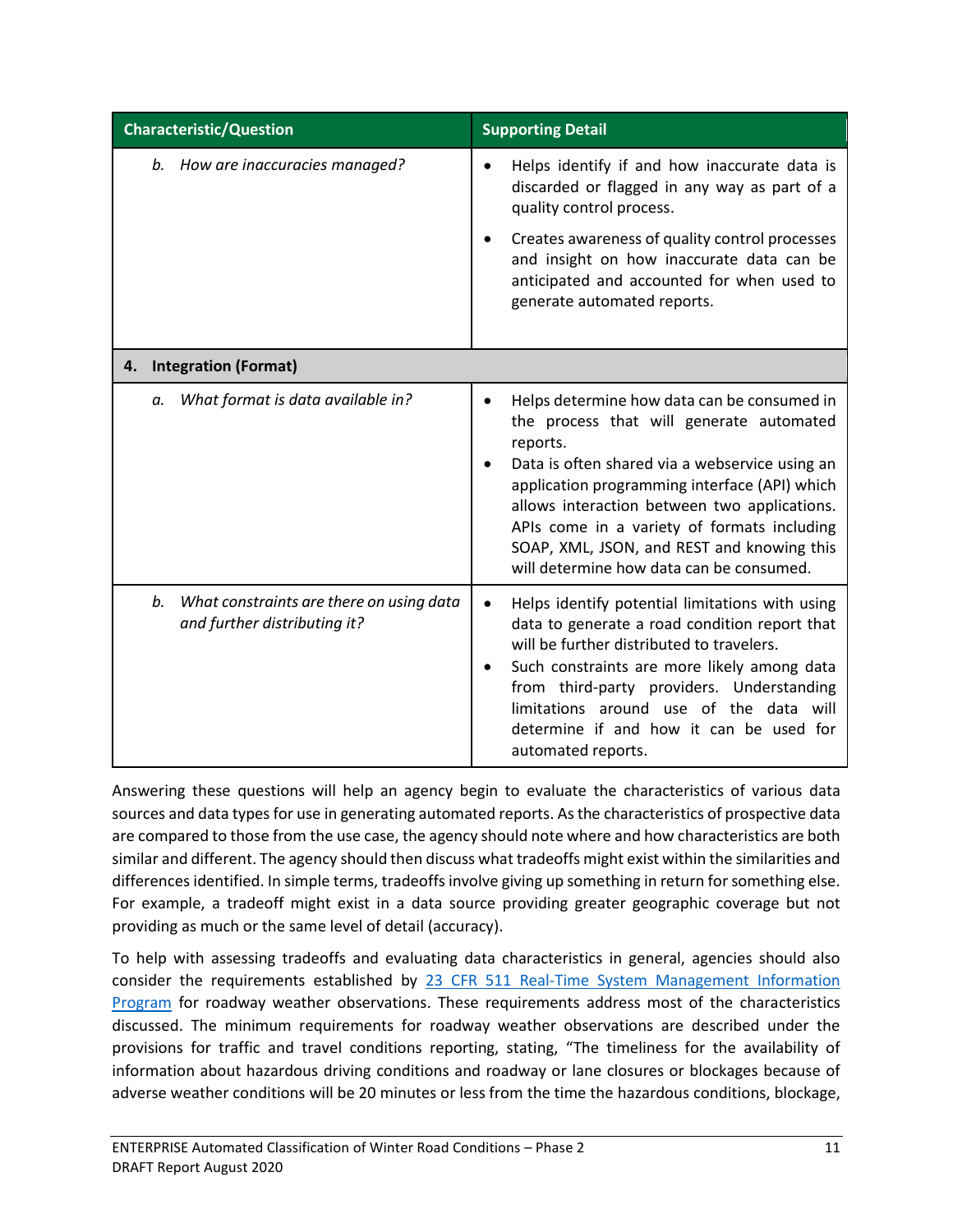or closure is observed." Regarding information accuracy and availability, the requirements further state, "The designed accuracy for a real-time information program shall be 85 percent accurate at a minimum or have a maximum error rate of 15 percent... The designed availability for a real-time information program shall be 90 percent available at a minimum." Minimum coverage requirements are limited to interstates and routes of significance as identified by the states.

Defining a use case, evaluating data characteristics, and identifying tradeoffs will help an agency determine if automating road condition reports is feasible and manage expectations for how such reports will differ from those generated manually.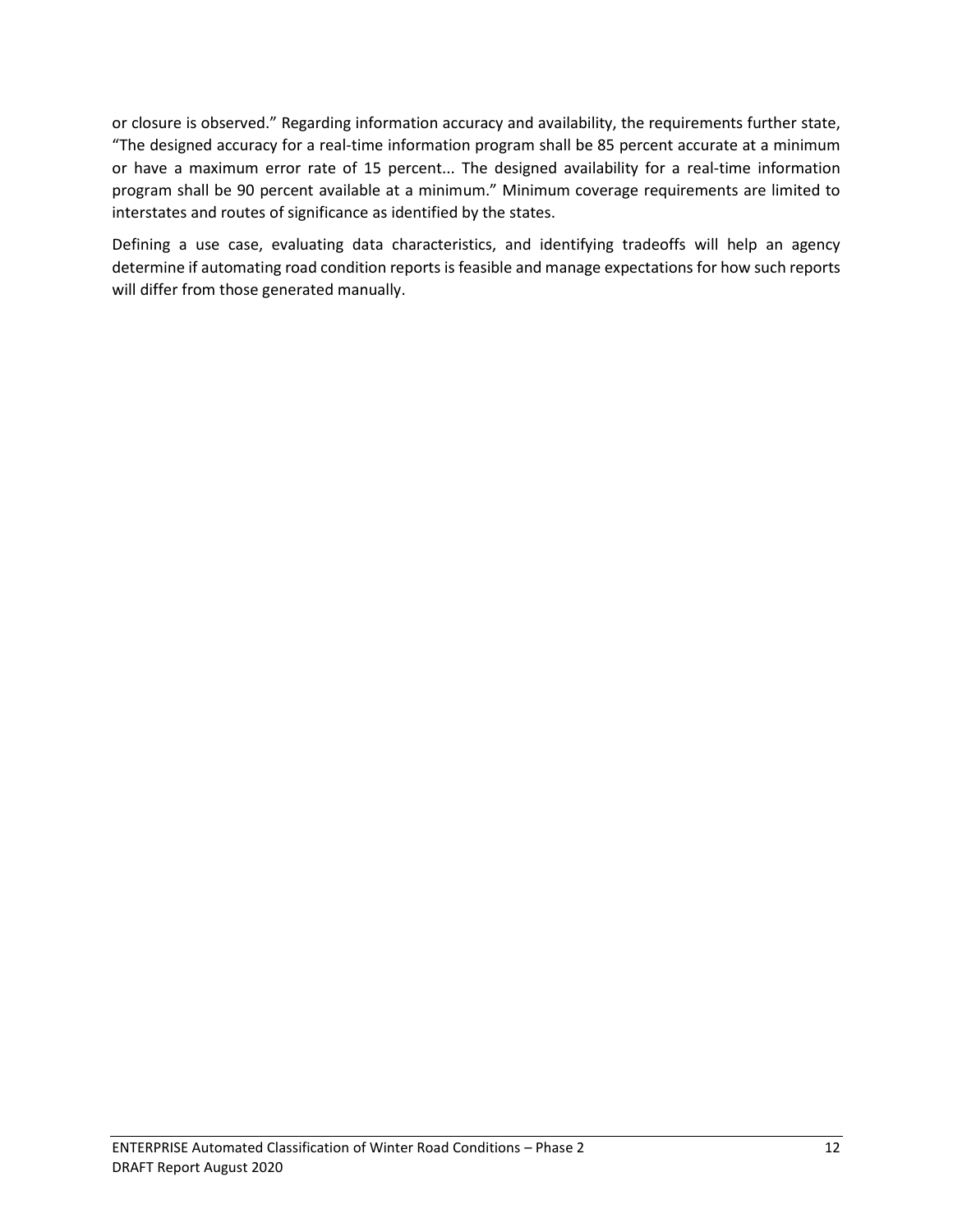## <span id="page-16-0"></span>**4.0 Experiences with Data for Automated Reporting**

Phase 1 of this effort identified several projects exploring the automation of winter road condition reporting. Those projects were revisited in this phase, along with several new projects, to provide additional insight on how different approaches and various data are being used to automate the reporting process. Each project summarized in this section includes a brief description of their approach to automation, list of data sources and types of data used, and lessons learned.

<span id="page-16-1"></span>*Pennsylvania DOT: Video Via Smartphone* Contact: Doug Tomlinson, dtomlinson@pa.gov

#### **Automation Approach**

In a research project conducted for Pennsylvania DOT (PennDOT), Carnegie Mellon University (CMU) tested and confirmed the feasibility of using Android smartphones to collect live video from snowplows. Software was developed to ingest the video footage, along with GPS and time of day from the plow automatic vehicle location (AVL) system, to generate a report for the department's Road Condition Reporting Systems (RCRS) road condition logs. Data was labeled against parameters for various snow conditions to develop an algorithm that would interpret snow conditions from the video footage.

Two algorithms were developed and evaluated – one mimicked human interpretation and classification of a road weather condition and another using objective parameters to determine a percentage of clear road based on the video footage. The second approach was implemented for testing. It included a series of steps that sift through images for difficult locations (e.g. T-intersections) and artifacts (e.g. windshield wiper). Images are then categorized by time of day and further sorted according to special elements (e.g. streetlights) in their content. Clean images are then analyzed to determine percentage of surface coverage and categorized into one of four classes: road, slush, snow, or unknown. Conditions are grouped into road segments using location data and a road condition report is generated. An illustration of this video analysis process is included in [Appendix A.](#page-24-1)

| Data Sources /<br><b>Types of Data Used</b> | Video from Android smartphones mounted in plows<br>Location and time data from GPS via the plow AVL system for higher<br>degree of accuracy than location data available from smartphone                                                                                                                                                                                                                                                                                                                                                                                                                                                                                                                                                                                                                 |
|---------------------------------------------|----------------------------------------------------------------------------------------------------------------------------------------------------------------------------------------------------------------------------------------------------------------------------------------------------------------------------------------------------------------------------------------------------------------------------------------------------------------------------------------------------------------------------------------------------------------------------------------------------------------------------------------------------------------------------------------------------------------------------------------------------------------------------------------------------------|
| <b>Lessons Learned</b>                      | Video images can vary significantly from day to night and by lighting<br>conditions, creating challenges with consistently categorizing road<br>conditions<br>Location and timing data were more accurate from the agency AVL system<br>than the smartphone<br>Selecting an algorithm for categorizing road conditions based on objective<br>parameters was selected over one that would mimic human judgement<br>Humans were still effectively used during development of the algorithm to<br>establish parameters for categorizing video images<br>More efficient platforms than smartphones could be used to capture and<br>transmit video images<br>Additional data (e.g. air and road surface temperature) from plow AVL<br>systems could be used to further support categorization of video images |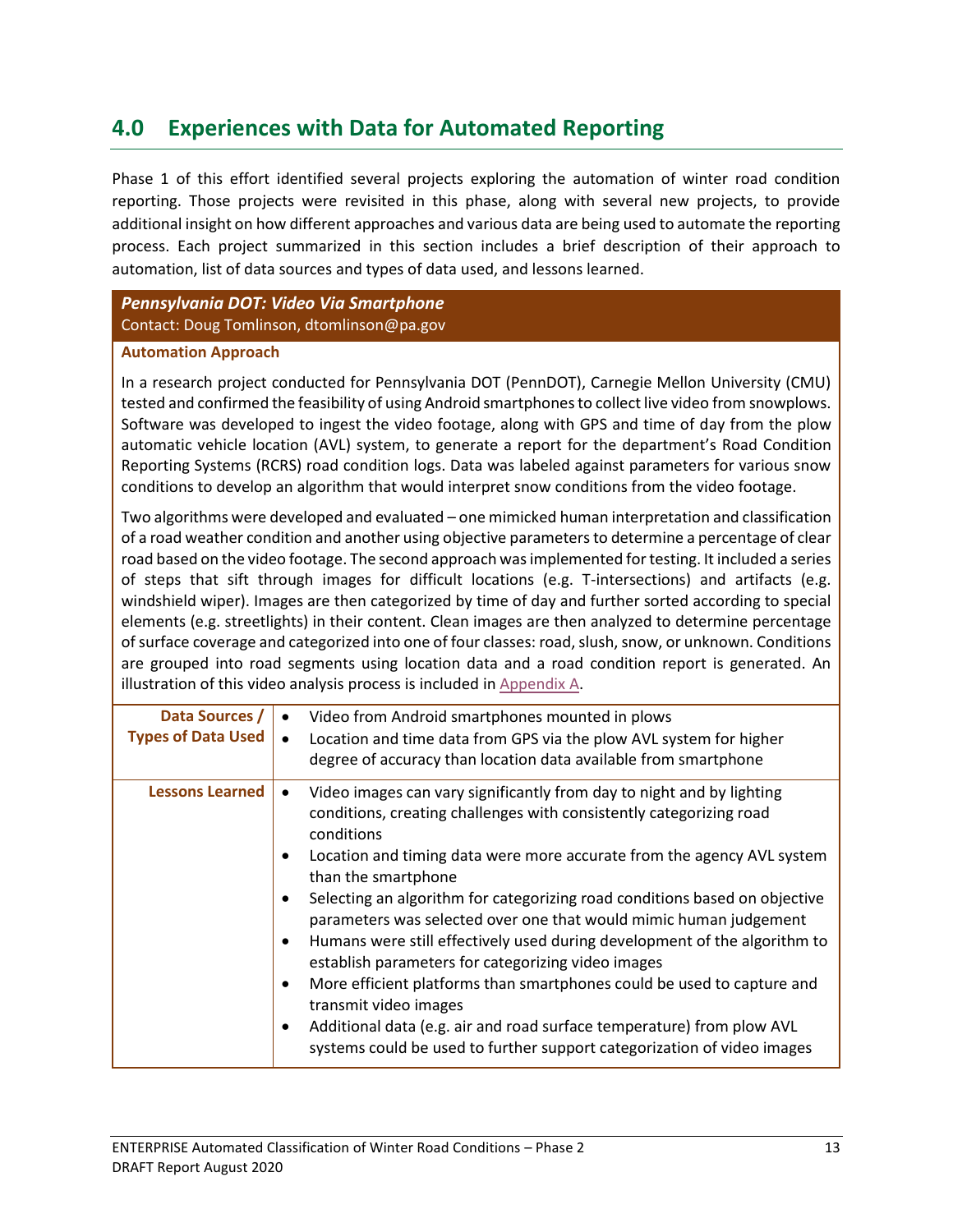### <span id="page-17-0"></span>*Minnesota DOT: MDSS and CARS-SnowReports* Contact: Garrett Schreiner, garrett.schreiner@state.mn.us

#### **Automation Approach**

Minnesota DOT (MnDOT) originally planned to take pavement condition reports generated by Maintenance Decision Support System (MDSS) models that are used to create the colored maps in the system user interface. Instead, select data from MDSS was identified and a module for the department's Condition Acquisition and Reporting System (CARS), called CARS-SnowReports, was developed to translate the data distribute it via traveler information platforms including a website, mobile app, social media, and phone service. Although the data mapping originally focused on pavement condition data types, MnDOT added visibility (e.g. fog) elements from atmospheric condition data because those conditions also impact driving.

Data is exchanged between MDSS and CARS-SnowReports every five minutes, with conditions updated as they change or at least every 30 minutes. Validation of the approach was done with visual comparisons between the maps produced in MDSS and maps produced in CARS with traditional manual reporting. See [Appendix B](#page-26-0) for an example of these comparisons. In March 2020, MnDOT moved from manual classification and reporting of winter road conditions to automated reporting using MDSS data.

| Data Sources /<br><b>Types of Data Used</b> | MDSS pavement conditions (e.g. Dry, Damp Near Freezing, Snow) were<br>mapped to CARS descriptors and map elements for translation into both<br>visual and narrative winter road condition reports; see Appendix B for full<br>list of translations                                                                                                                                                                                                                                                                                                                                                                                                                                                                                                                                                                                                                                                                                                                                                                                             |
|---------------------------------------------|------------------------------------------------------------------------------------------------------------------------------------------------------------------------------------------------------------------------------------------------------------------------------------------------------------------------------------------------------------------------------------------------------------------------------------------------------------------------------------------------------------------------------------------------------------------------------------------------------------------------------------------------------------------------------------------------------------------------------------------------------------------------------------------------------------------------------------------------------------------------------------------------------------------------------------------------------------------------------------------------------------------------------------------------|
| <b>Lessons Learned</b>                      | It was useful to operate both manual and automated approaches<br>٠<br>simultaneously to allow for evaluation and to build confidence in the<br>automated approach.<br>Atmospheric condition data for visibility was a valuable addition for more<br>complete road weather conditions.<br>Involving maintenance staff in the process for developing the automation<br>$\bullet$<br>approach was essential for buy-in and understanding nuances with MDSS<br>data.<br>Fixed location and mobile plow camera images are provided, in addition to<br>automated reports, for added traveler information.<br>Reports are updated as conditions change and consistently every 30<br>$\bullet$<br>minutes with the automated process, improving timeliness and accuracy.<br>Further changes are anticipated to better address unique road weather<br>٠<br>conditions such as fast-moving storms and blow ice, which is a condition<br>that commonly forms on clear, cold days as winds blow snow across roads<br>where it sticks, melts and refreezes. |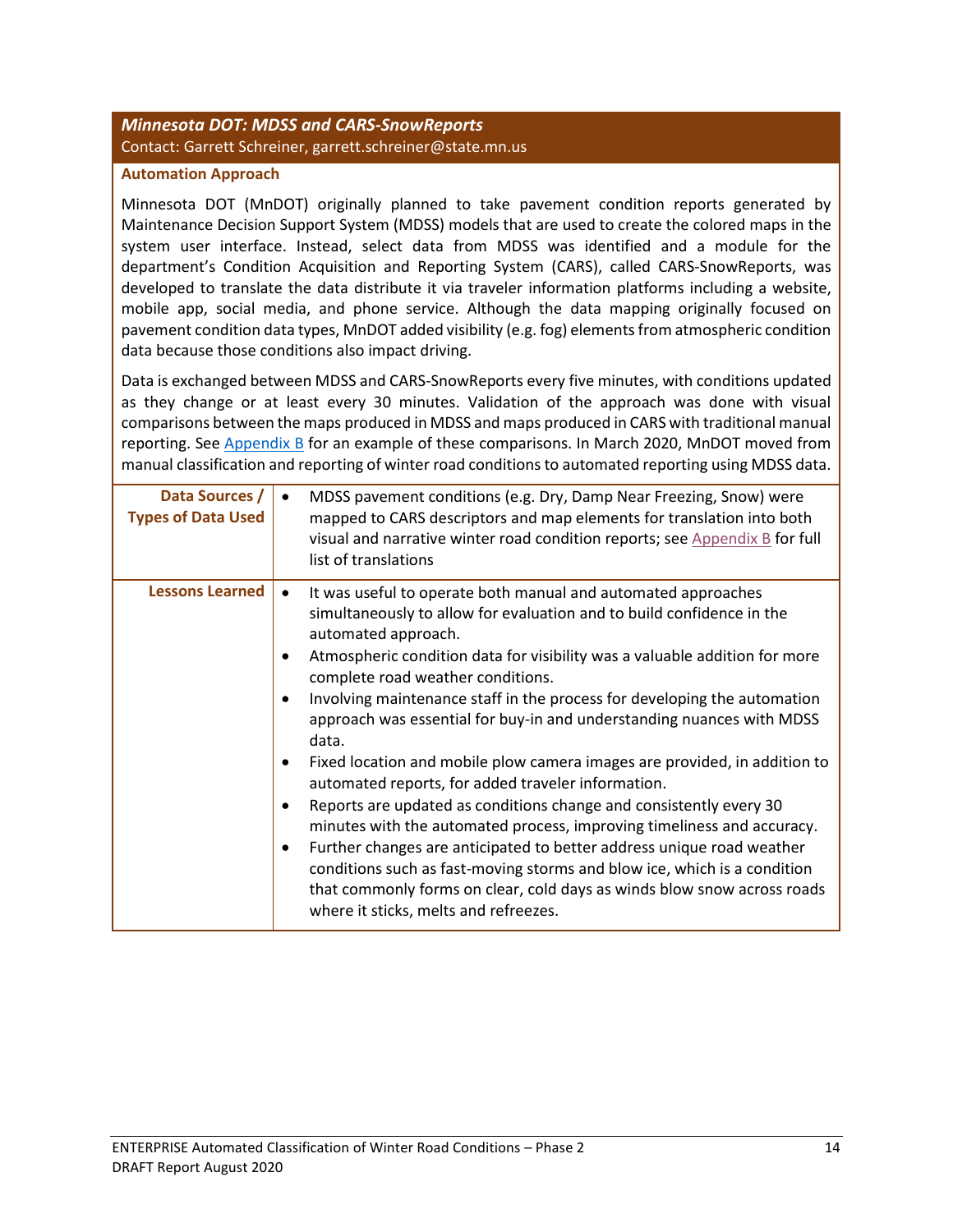### <span id="page-18-0"></span>*Idaho National Labs: Artificial Intelligence and Modeling* Contact: Scott Wold, scott.wold@inl.gov

#### **Automation Approach**

Idaho National Labs (INL) has been working with IBM since 2017 to create a customized operations dashboard for the INL Operations Team to view current and predicted road conditions for over 300 miles of road throughout their facility. INL shuttles about half of their staff around the facility while others drive on their own. The longest route is 90 miles each way. Historically, INL has looked at weather information to determine whether buses should run. They decide whether to operate buses between 4:00-5:00 a.m. Leveraging the IBM Watson artificial intelligence platform, INL has been working to enhance current and forecasted road condition information for operations and make it available to their employees directly.

INL uses data and camera images from Idaho Transportation Department (ITD) RWIS, weather data from The Weather Channel, and data from telematics on INL buses. Each bus is equipped with AVL that provides speed, location, acceleration, and deceleration data. INL buses and road scout vehicles also have cameras installed. Video is used to understand road conditions in specific areas. INL's challenges with broader use of video data revolve around transmitting video at a quality high enough to accurately interpret conditions. Camera images within the dashboard are primarily used by operators for visual confirmation. Sensor-based data has been more reliable for building an accurate model for conditions. The model was trained, validated, and continues to learn using historic data that has been accumulated over the past several years. Machine learning is also used to continuously refine the model following each storm.

Road condition reports are developed at the mile marker level. The dashboard displays current conditions and allows forward play to depict future conditions. The platform is operational and enhancing awareness of daily forecasts to help manage bus service and staffing.

| Data Sources /<br><b>Types of Data Used</b> | Weather data from The Weather Channel<br>$\bullet$<br>ITD RWIS and INL-installed ESS for atmospheric and road surface<br>$\bullet$<br>temperature<br>Speed, location, acceleration, and deceleration data from AVL system on<br>bus and scout vehicles<br>Camera images from RWIS and bus and scout vehicles<br>٠                              |
|---------------------------------------------|------------------------------------------------------------------------------------------------------------------------------------------------------------------------------------------------------------------------------------------------------------------------------------------------------------------------------------------------|
| <b>Lessons Learned</b>                      | Camera image quality is negatively impacted by options for transmission<br>and lighting conditions<br>Availability of historical data was valuable for training model used to<br>٠<br>identify both current and future road conditions<br>Machine learning allows model to be continuously refined, especially after<br>٠<br>individual storms |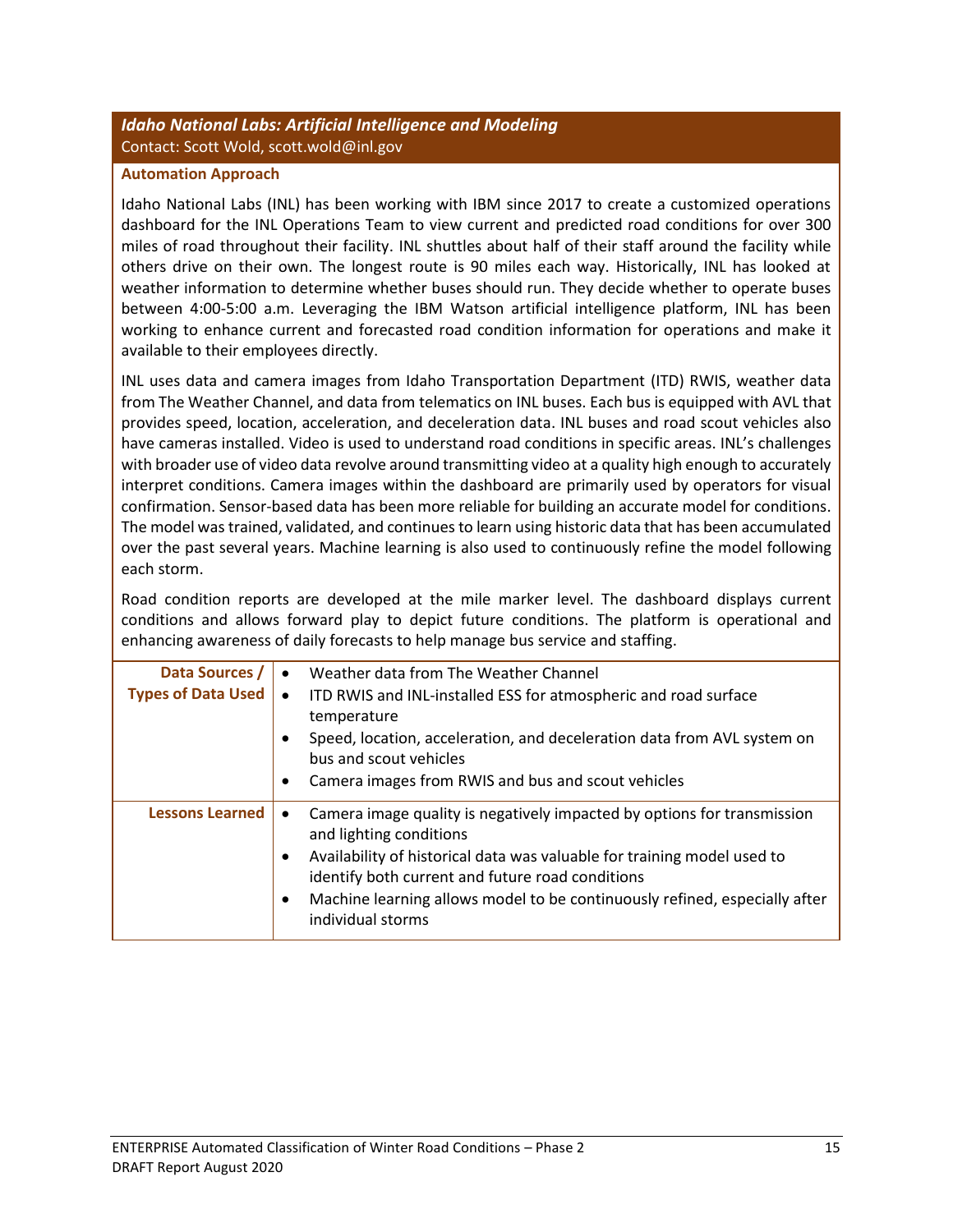The next three experiences are from Iowa DOT, where a variety of approaches are being explored to automate winter road condition reporting for use in maintenance operations and traveler information. Based on their experience to-date, Iowa DOT plans to share a preliminary approach with the public during winter 2020-21. The approach will consist of ingesting Pikalert data and displaying it on an Esri map. This will be compared to manually entered road condition reports, tagged with forecasted weather from the National Digital Forecast Database, in Iowa DOT's traveler information system. Iowa DOT will use this approach to evaluate and gather public feedback on the level of detail and format best suited to traveler information. The feedback will then be used to develop requirements that will be included in a future request for proposals to automate winter road condition reporting.

#### <span id="page-19-0"></span>*Iowa DOT: Model with SAS*

Contact: Sinclair Stolle, sinclair.stolle@iowdot.us

#### **Automation Approach**

Iowa DOT is working with SAS, a data analytics company, to develop a model that generates both current and forecasted winter road conditions. The model was initially developed and trained using data primarily from RWIS and manually generated winter road condition reports. After comparing outputs from the model to the manually generated reports during a live snowstorm, problems were discovered with inconsistent timestamping and fusing of the data that was used to initially develop and train the model. For example, data updating frequencies for RWIS and manual reports were not understood and appropriately addressed. Historic data was stored in units different than real-time (e.g. Celsius vs. Fahrenheit) and anomalies in sensor data were also discovered (e.g. checkpoint sensor from Hawaii was showing up in a real-time data feed at 80 degrees).

SAS made revisions and moved into the next phase of work. Weather forecasts from the National Weather Service and vehicle speed data from INRIX have been added to further enhance the model. Outputs from the model have been archived by Iowa DOT GIS staff and further evaluation of the data has not yet been completed. This pilot project is scheduled to end at the end of 2020.

| Data Sources /<br><b>Types of Data Used</b> | RWIS and AWOS sensors for barometric pressure, dew point, humidity,<br>precipitation rate, surface temperature and wind direction<br>Plow automatic vehicle location data<br>٠<br>Hourly weather forecasts from weather data provider<br>Manually generated winter road condition reports (to train model)<br>٠                                                                                                                                                                                                                                                                                                                                                                                                |
|---------------------------------------------|----------------------------------------------------------------------------------------------------------------------------------------------------------------------------------------------------------------------------------------------------------------------------------------------------------------------------------------------------------------------------------------------------------------------------------------------------------------------------------------------------------------------------------------------------------------------------------------------------------------------------------------------------------------------------------------------------------------|
| <b>Lessons Learned</b>                      | Knowing the characteristics (e.g. unit labels, quality controls, update<br>frequency) of data being used is especially critical when building<br>parameters for modeling based on the data and when fusing data with<br>other sources<br>Historical data can be effectively used to train models if data<br>$\bullet$<br>characteristics are clearly understood in relation to real-time data that<br>may be used<br>Comparing reports generated automatically by the model to those that<br>were manually generated by staff was a useful approach for evaluating the<br>model; however, be aware that models trained with this approach can<br>produce technically correct results but or human inaccuracies |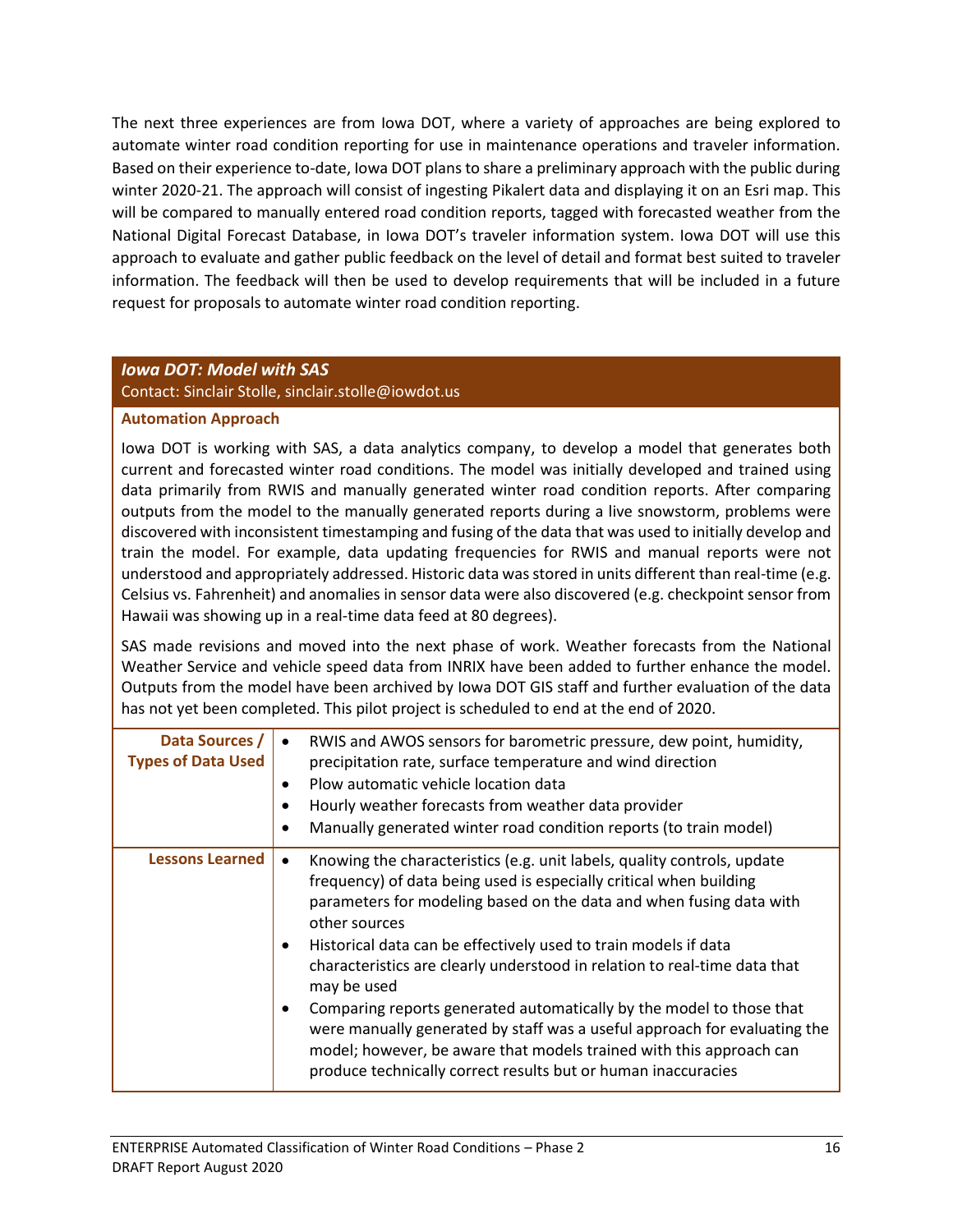### <span id="page-20-0"></span>*Iowa DOT: Esri Model with Camera Images* Contact: Sinclair Stolle, sinclair.stolle@iowdot.us

#### **Automation Approach**

Iowa DOT has an enterprise license agreement with Esri that has allowed them to explore how to classify images from mobile cameras with a machine learning model that relates classified images to road segments and generates winter road condition reports. Approximately 10,000 camera images were classified with one or a combination of five labels – wet, dry, partially snow covered, completely snow covered, and unsure/bad image – describing the road weather conditions observed in the image. Some images were given multiple labels when more than one condition was observed or when it was difficult to differentiate between classes. Images were also labeled by more than one person and as such were sometimes labeled differently. Esri used images that had a single label to establish a convolutional neural network that facilitates the comparison of the human labeled (learned) images with new images to classify them. The result was an F1 reliability score of 0.8 for the model with accuracy derived from the sum of true positives and true negatives divided by the total number of observations.

In addition to challenges with consistently assigning labels to the initial images used in training the model, it was observed that using a graphics processing unit (GPU) would likely improve the model's ability to rapidly process images during storms with rapidly changing conditions or a high volume of images being generated. Iowa DOT is working with Esri on a second phase of this project that will operationalize the model for testing and validation during the 2020-2021 winter season. In this second phase, the system will automatically classify every image captured, and then aggregate the classified images into pre-defined road segments to generate automated road condition reports. Since Iowa will be using the same segments that are in the production traveler information system, it will allow comparisons to validate reliability and accuracy. Iowa DOT is also working on a feedback loop that will allow staff to review images and help continuously improve the model.

| Data Sources /            | Camera images – stationary and mobile                                                                                                                                                                                                                                                                                                                                                                                                                                                                                                                                                                                                                                                                                                                                                                                                                                                                                                                                                                                                                                  |
|---------------------------|------------------------------------------------------------------------------------------------------------------------------------------------------------------------------------------------------------------------------------------------------------------------------------------------------------------------------------------------------------------------------------------------------------------------------------------------------------------------------------------------------------------------------------------------------------------------------------------------------------------------------------------------------------------------------------------------------------------------------------------------------------------------------------------------------------------------------------------------------------------------------------------------------------------------------------------------------------------------------------------------------------------------------------------------------------------------|
| <b>Types of Data Used</b> | Trained set of labeled camera images                                                                                                                                                                                                                                                                                                                                                                                                                                                                                                                                                                                                                                                                                                                                                                                                                                                                                                                                                                                                                                   |
| <b>Lessons Learned</b>    | System will be limited by the availability of mobile camera images at<br>places and times where stationary cameras are not available<br>Expect to combine dry/wet conditions into one category because it has<br>been especially challenging at night to distinguish between wet vs. dry<br>pavement<br>Once segmented road condition reports (aligning with pre-defined<br>segments used by maintenance) have been added and confirmed, dynamic<br>segments will be considered<br>Model could make predictions on 5,400 images in less than four minutes;<br>using a GPU would optimize this processing speed which could be critical<br>when visibility is especially poor, conditions rapidly change, or when<br>cameras generate higher volumes of images<br>Using samples (e.g. every tenth image from a camera) when labeling<br>images helps ensure a good variety of road type, lighting, and conditions<br>Classified images with a high F1 score can be passed into maintenance<br>decision support systems that use sensor data for ground truth validation |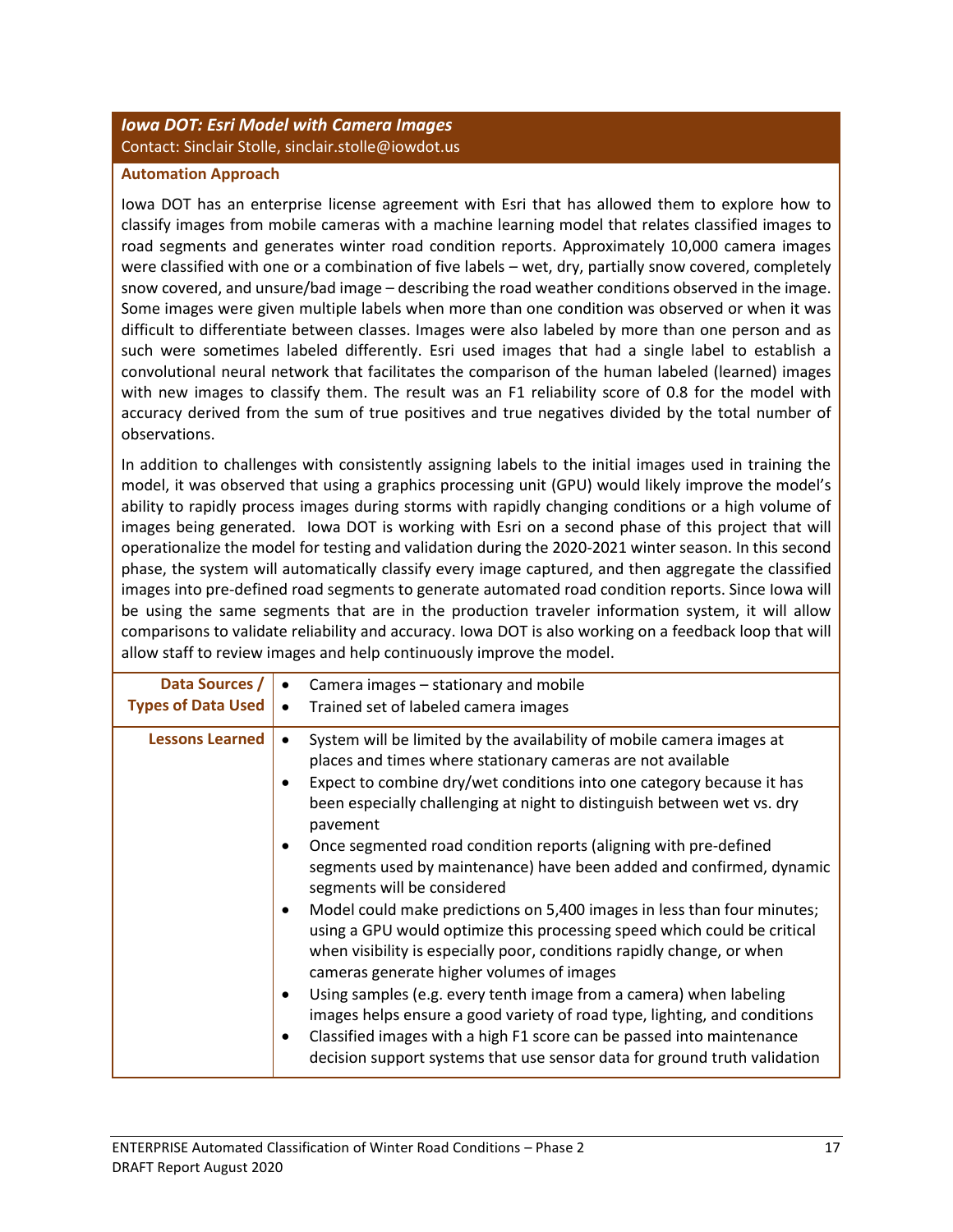### <span id="page-21-0"></span>*Iowa DOT: Pikalert and CAV Data* Contact: Tina Greenfield, tina.greenfield@iowdot.us

#### **Automation Approach**

Iowa DOT is working with InTrans at Iowa State University to implement [Pikalert](https://ral.ucar.edu/solutions/products/pikalert%C2%AE) and evaluate its potential for maintenance operations. As identified in Phase 1 of this ENTERPRISE effort, Pikalert is an open-source tool designed to assess current road weather conditions and develop forecasts out to 72 hours. Pikalert can ingest data from multiple sources including vehicle sensors, RWIS, weather models, and radar to provide current and forecasted road weather conditions. It was specifically designed to leverage the anticipated increase in vehicle sensor data from connected and automated vehicle developments.

The vehicle sensor data being ingested in Iowa is limited to agency fleet vehicles. Additionally, Pikalert is using data from the Iowa DOT RWIS, linear referencing system, and plow camera video. The initial instance of Pikalert was implemented in the winter of 2019-20 and Iowa DOT sees potential for its ability to enhance winter road condition reports for traveler information. Pikalert will be modified in Iowa for further evaluation of its potential for Iowa DOT maintenance operations during the winter of 2020-21.

| Data Sources /<br><b>Types of Data Used</b> | Fleet vehicle sensor data<br>RWIS sensors via USDOT Weather Data Environment (WxDE)<br>Plow camera video<br>٠                                                                                                                                                                                                                                                                                                          |
|---------------------------------------------|------------------------------------------------------------------------------------------------------------------------------------------------------------------------------------------------------------------------------------------------------------------------------------------------------------------------------------------------------------------------------------------------------------------------|
| <b>Lessons Learned</b>                      | Vehicle sensor data is currently limited to Iowa DOT fleet vehicles, further<br>$\bullet$<br>limiting the breadth and depth of information Pikalert can output<br>Initial deployment has shown value for enhancing traveler information<br>$\bullet$<br>Additional modifications could provide further value as a source of road<br>٠<br>weather forecasts and treatment recommendations for maintenance<br>operations |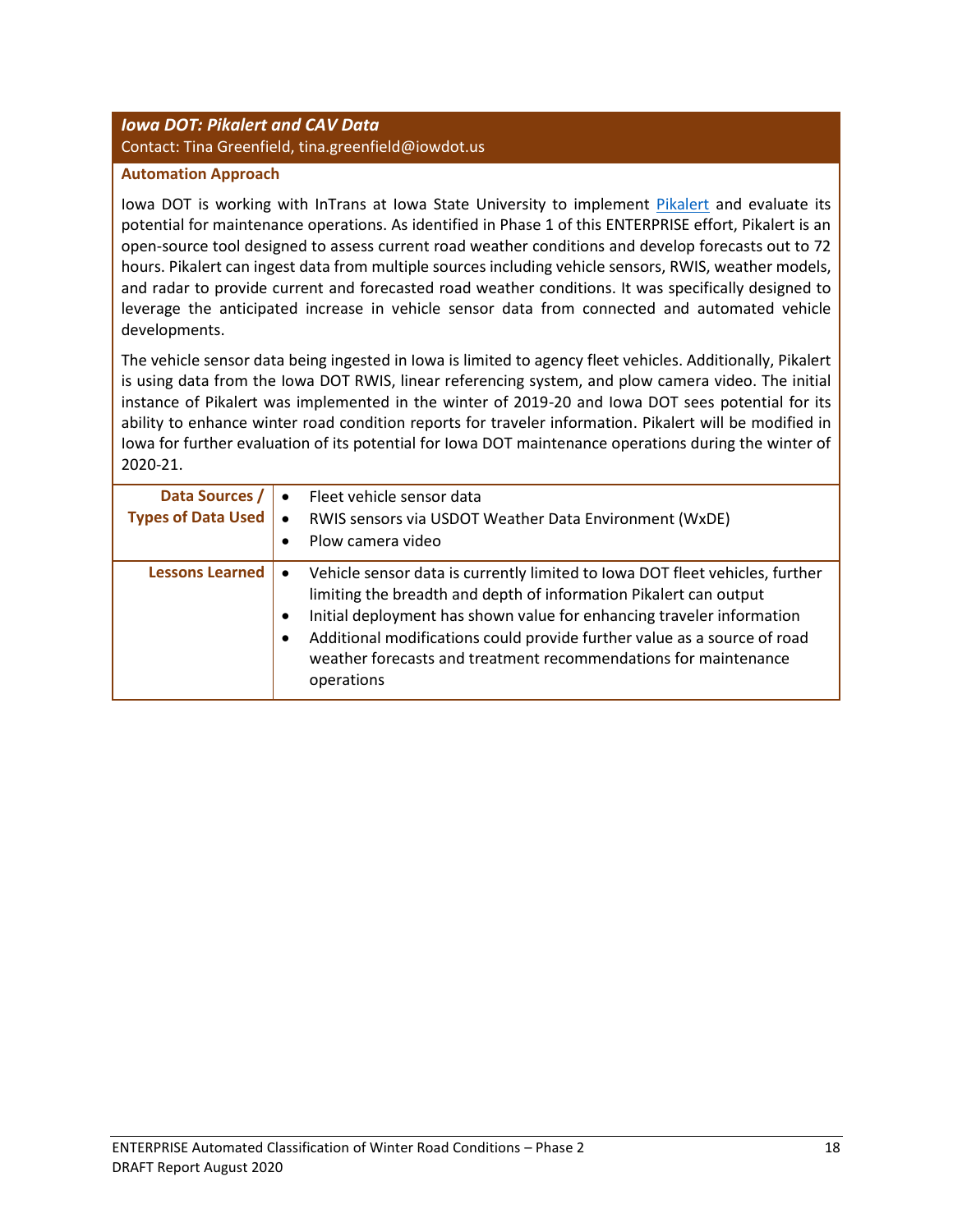## <span id="page-22-0"></span>*Aurora: Model with RWIS* Contact: Tae Kwon, tjkwon@ualberta.ca

#### **Automation Approach**

The Aurora pooled fund program sponsored work by the University of Alberta to develop guidance that could support agencies with locating fixed RWIS sites to maximize coverage. A second phase of this work focused on determining the density of RWIS sites required to maximize information availability based on topography and winter severity (Kwon, T., 2016, 2020).

The University's current work is looking at a more microscopic view of the space in-between fixed RWIS sites to develop a model that will allow the construct of assumptions about the road weather conditions in that space. Road surface temperature (RST) and road surface index (RSI) data are being used as benchmark data points. That data is being supplemented with topographic and geographic information, and image data from both stationary and mobile cameras. The data is combined in the model to predict road surface conditions between fixed RWIS sites. The resulting model is expected to be replicable across RWIS deployments and vendors. Theoretically, the framework could also be expanded to ingest additional data from personal connected vehicles.

An image-based road condition monitoring solution has been developed on the basis of a deep learning artificial intelligence (AI) technique; however there are challenges with combining and characterizing road surface conditions as the solution needs to be customized for a new study area and further tuned using new location specific data. Viability of this solution will be dependent upon how the model is being trained including human factors such as the interpretation and categorization of camera images within a predetermined series of condition categories. Real world testing is not included in the scope of this effort. Work on this project is scheduled to continue through spring/summer 2021 and has potential benefits for both maintenance decision support and traveler information use cases.

| Data Sources /<br><b>Types of Data Used</b> | RWIS - road surface temperature, road surface index<br>Topographic and geographic information<br>Camera images – stationary and mobile<br>٠                                                                                                                                                                                                                                                                                                                                                                                                                                                                                                                                                           |
|---------------------------------------------|-------------------------------------------------------------------------------------------------------------------------------------------------------------------------------------------------------------------------------------------------------------------------------------------------------------------------------------------------------------------------------------------------------------------------------------------------------------------------------------------------------------------------------------------------------------------------------------------------------------------------------------------------------------------------------------------------------|
| <b>Lessons Learned</b>                      | RST and RSI data are consistently available and extracted from RWIS sites<br>$\bullet$<br>and as such are being used as dependent variables in the model<br>RSI data extracted from camera images need additional testing for real-<br>٠<br>world implementation<br>Accurate recognition and categorization of camera images is initially done<br>$\bullet$<br>by humans and further refined by AI techniques; however, as with all<br>models, some data is misclassified and needs to be further trained and<br>evaluated<br>Availability of mobile camera images and vehicle sensor data is limited by<br>$\bullet$<br>availability at points in between fixed RWIS sites, so the model treats such |
|                                             | data a supplemental at this time<br>Placement strategies for stationary RWIS should consider spatial<br>٠<br>dependence under different weather condition to provide data that best<br>serves roadway maintenance and traveler information                                                                                                                                                                                                                                                                                                                                                                                                                                                            |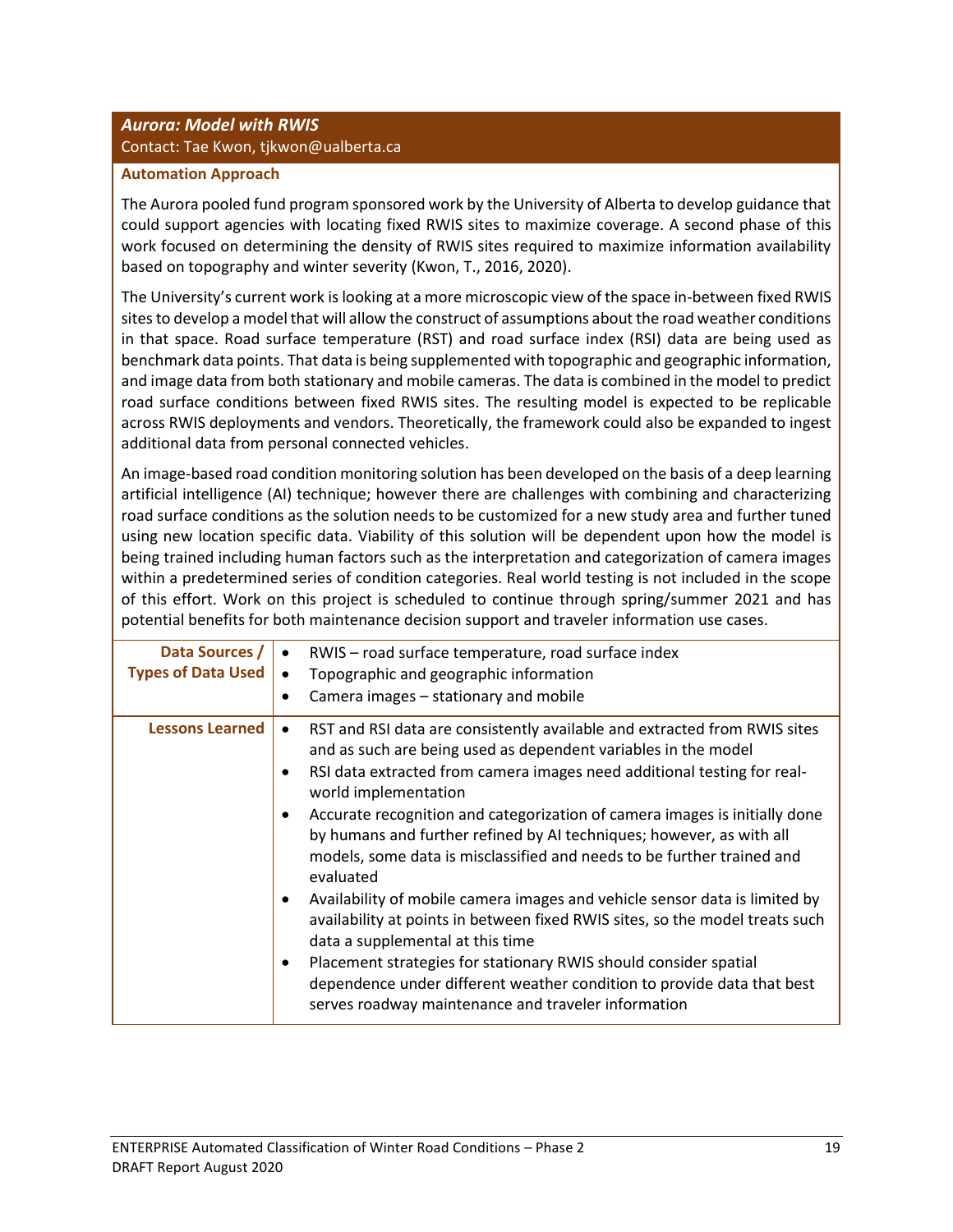### <span id="page-23-0"></span>*Ministry of Transportation Ontario: Forecasted Conditions* Contact: Steve Birmingham, steve.birmingham@ontario.ca

#### **Automation Approach**

The Ministry of Transportation Ontario (MTO) worked with their weather vendor, Wood, to develop an information layer for their traveler information website that would forecast winter driving (road) conditions on an automated basis. Using data from RWIS and weather forecasts, the layer provides a basic indication of forecasted driving conditions by coloring and labeling over 500 route segments on a map as red (poor), orange (caution), yellow (fair) and green (good). Threshold criteria was established for these categories using wind speed, precipitation, and visibility. When data is unavailable route segments are colored gray (no data). Forecasted conditions are further presented over four ranges of time: current (0-3 hours), short-term (3-6 hours), medium- term (6-9 hours), and long-term (9-12 hours).

The forecasted driving (road) condition reports for the public focus on translating data into meaningful information (e.g. heavy/moderate) rather than specific measurements (e.g. 7") to minimize confusion. The language used also reflects the winter road condition terminology established by the Transportation Association of Canada (Hodgins, B., 2011). Data is updated and forecasted conditions are published as an XML file on an hourly basis. The XML file is then consumed by and published to the traveler information website in a specially designated layer for forecasted road conditions[. Appendix C](#page-28-0) presents the threshold criteria established by MTO for each condition and illustrates the forecasted driving (road) condition reports presented to travelers.

MTO has a separate layer of information on their website for real-time road conditions, which are still manually generated. The experience with forecasted conditions is being explored as an option for automating their process for reporting real-time road conditions. Similar to the forecasted driving layer, the real-time road conditions layer is presented on the traveler information map as a line-based layer. During the 2019-20 winter season, 20 percent of MTO's user feedback was complaints about the realtime road condition information not being accurate. Although road condition information is updated five times per day, some patrols have more than 300 miles of highway to patrol making it difficult to provide current observations on consistent intervals. MTO held a workshop in February 2020 to document their use case for automating real-time road condition reporting in terms of what information is collected, who is collecting it and how it is used. MTO plans to test and evaluate automated reporting for real-time road conditions using RWIS data during the winter of 2020-21.

| Data Sources /<br><b>Types of Data Used</b> | RWIS - wind speed, precipitation, surface temperature<br>Weather forecasts                                                                                                                                                                                                                                                                                                                                                                                                                                                                                                                    |
|---------------------------------------------|-----------------------------------------------------------------------------------------------------------------------------------------------------------------------------------------------------------------------------------------------------------------------------------------------------------------------------------------------------------------------------------------------------------------------------------------------------------------------------------------------------------------------------------------------------------------------------------------------|
| <b>Lessons Learned</b>                      | Translating reports for public into simple yet meaningful phrases<br>minimizes confusion in contrast to detailed reports with specific<br>measurements<br>Would like to allow maintenance staff ability to override automated<br>reports to provide more specific detail when necessary<br>Recognize tradeoff between less granularity in detail vs. greater<br>$\bullet$<br>consistency in accuracy and timeliness when automating reports<br>Process used to automate forecasted road conditions is expected to be<br>$\bullet$<br>replicable for generating current road condition reports |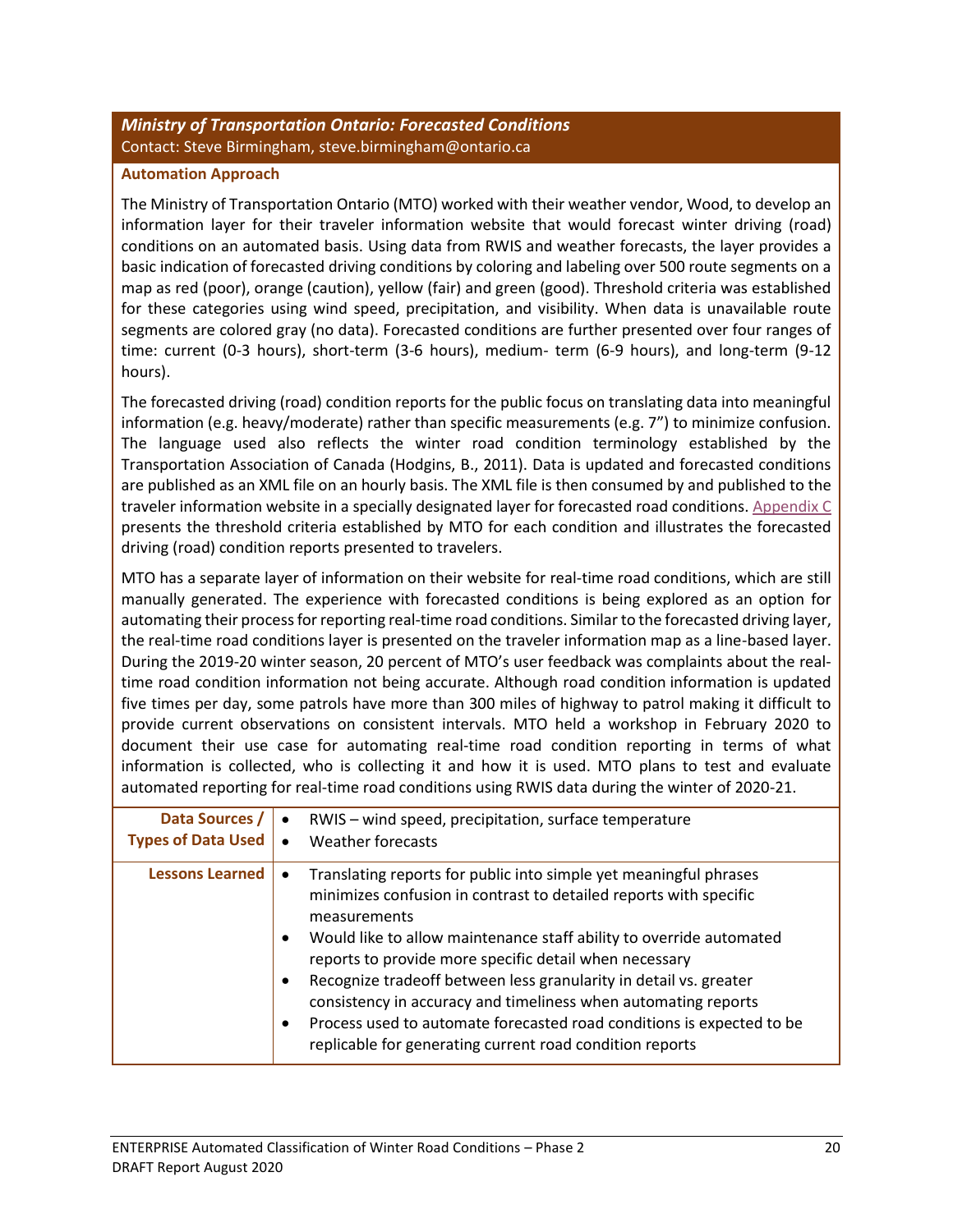## <span id="page-24-0"></span>**5.0 Conclusion**

Experiences with data for automating winter road condition reporting offered insight on the variety of automation approaches that continue to be explored, the data being used in those approaches, and the lessons that have been learned. Data was further studied in this project using an operational concept that defined the general process of automated reporting, beginning with conditions on the road and ending with reports that are shared with travelers via agency traveler information services (e.g. 511) and other traveler information services outside the agency. The operational concept was used to identify the data attributes that would create an understanding of the data that can be used to automate winter road condition reporting.

Information about data attributes was gathered and presented, including data sources and the types of data from each source most relevant to winter road condition reporting. Guidance for an agency to define its use case for automated reporting was also presented, along with a set of common questions for agencies to use in identifying and evaluating the characteristics of various data to best meet their defined the use case.

Key takeaways from the information presented in this report include the following.

- Roadside sensors, like RWIS, are the most prominent data source used in the automation approaches summarized in this report.
- The use of vehicle sensors as a data source has potential but is still limited to availability in agency fleet vehicles vs. the broader public vehicle fleet which may be available in the future as connected and automated vehicle technology is introduced.
- Camera images as a data source are becoming more widely available but can be limited in terms of availability when mobile, clarity when visibility is low during blizzard or nighttime lighting conditions, and accurate categorization of a road condition. The processing power necessary for classifying camera images in real-time can also be cost prohibitive.
- Artificial intelligence and machine learning have been used somewhat successfully in some automation approaches to manage the vast amount of data that may be used. It is likely that both will be used with even greater success as more experience is gained with them.
- Defining a use case for automating winter road condition reports is essential for identifying the appropriate data sources and evaluate the characteristics of those sources for their ability to successfully address the use case.
- A defined use case will also help identify similarities and differences that can be anticipated between manual and automated reporting, supporting further consideration of tradeoffs that may exist.
- There is no prominent approach to automation based on the experiences summarized in this report. This is, in part, due to the uniqueness of the use cases driving each experience and the evolving nature of data available – especially mobile data – to support automated reports.
- <span id="page-24-1"></span>• Finally, although there is a growing variety of data available to support automated winter road condition reporting, understanding the data in relation to a defined use case and its limitations will be the biggest indicators for successfully using the data.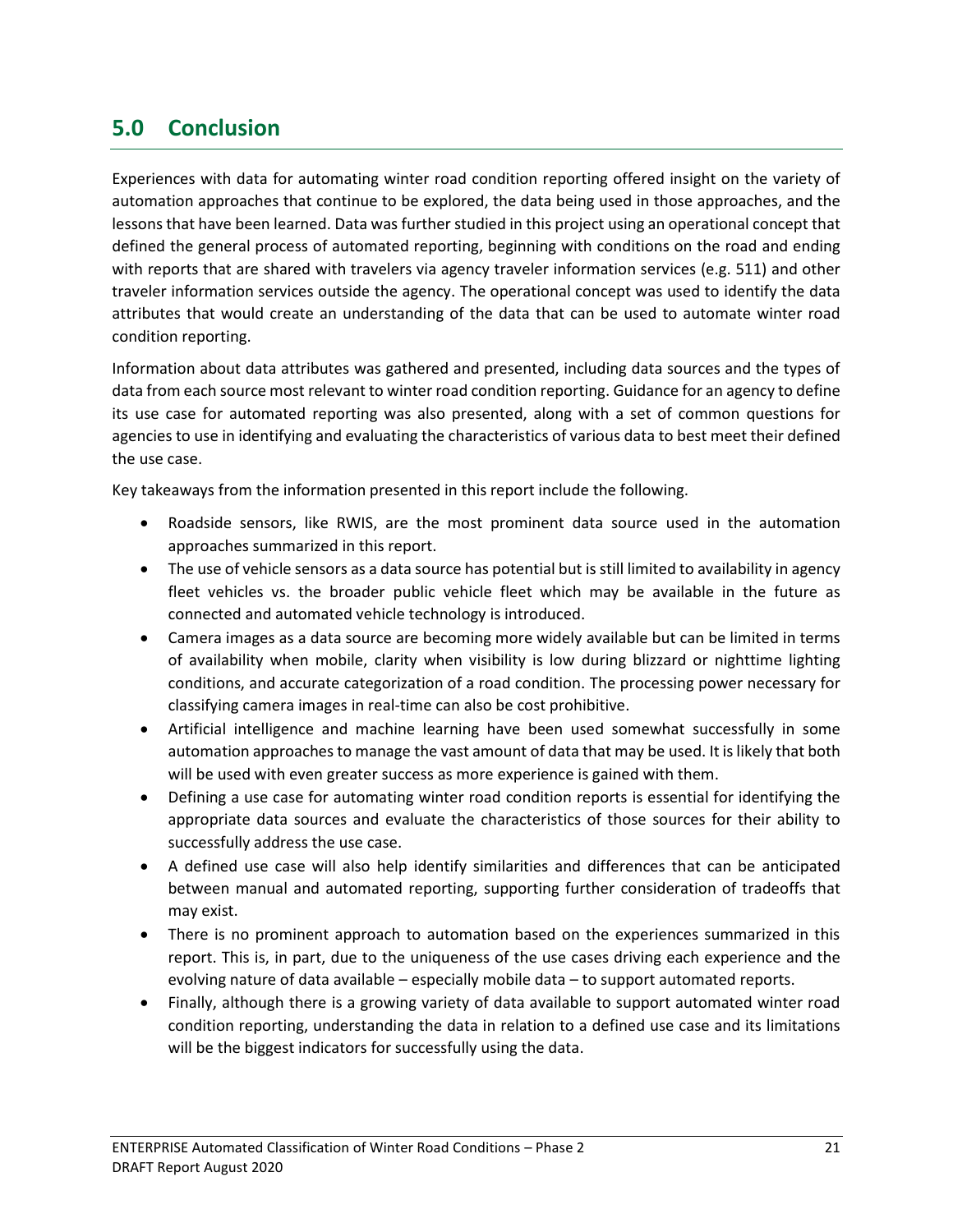## <span id="page-25-0"></span>**Appendix A: Pennsylvania DOT Video Analysis Steps**

Illustration of steps in video analysis to produce road condition reports in Pennsylvania research effort (Mertz, C., Ehrlichman, C., Kozar, J., Varadharajan, S.).

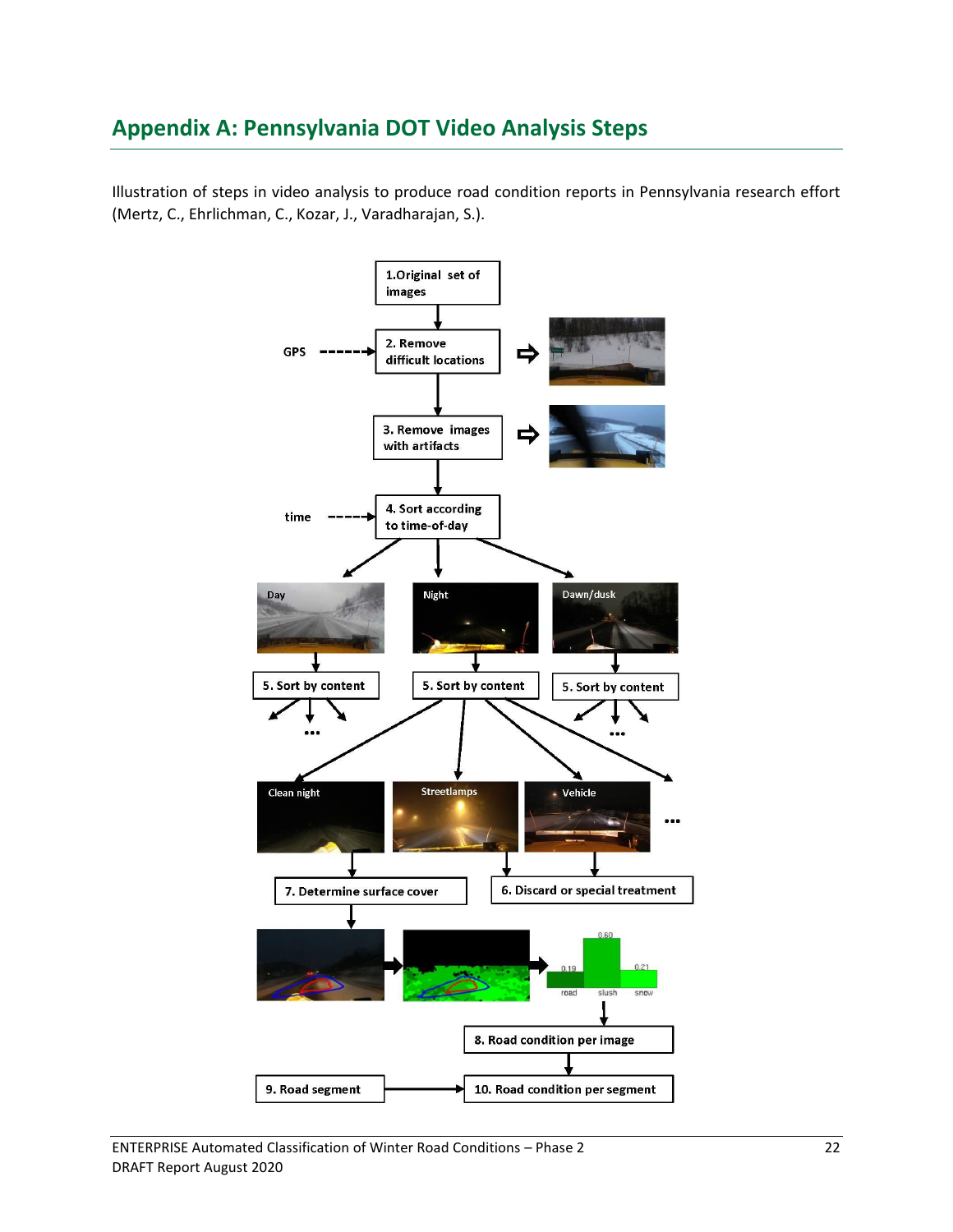## **Appendix B: Minnesota DOT CARS-SnowReports Validation and Data Translations**

Examples of mapping produced by MDSS and mapping produced by CARS. Visual comparisons between maps were used by MnDOT to validate their approach to automating winter road condition reports for traveler information.

<span id="page-26-0"></span>



# **CARS/511**

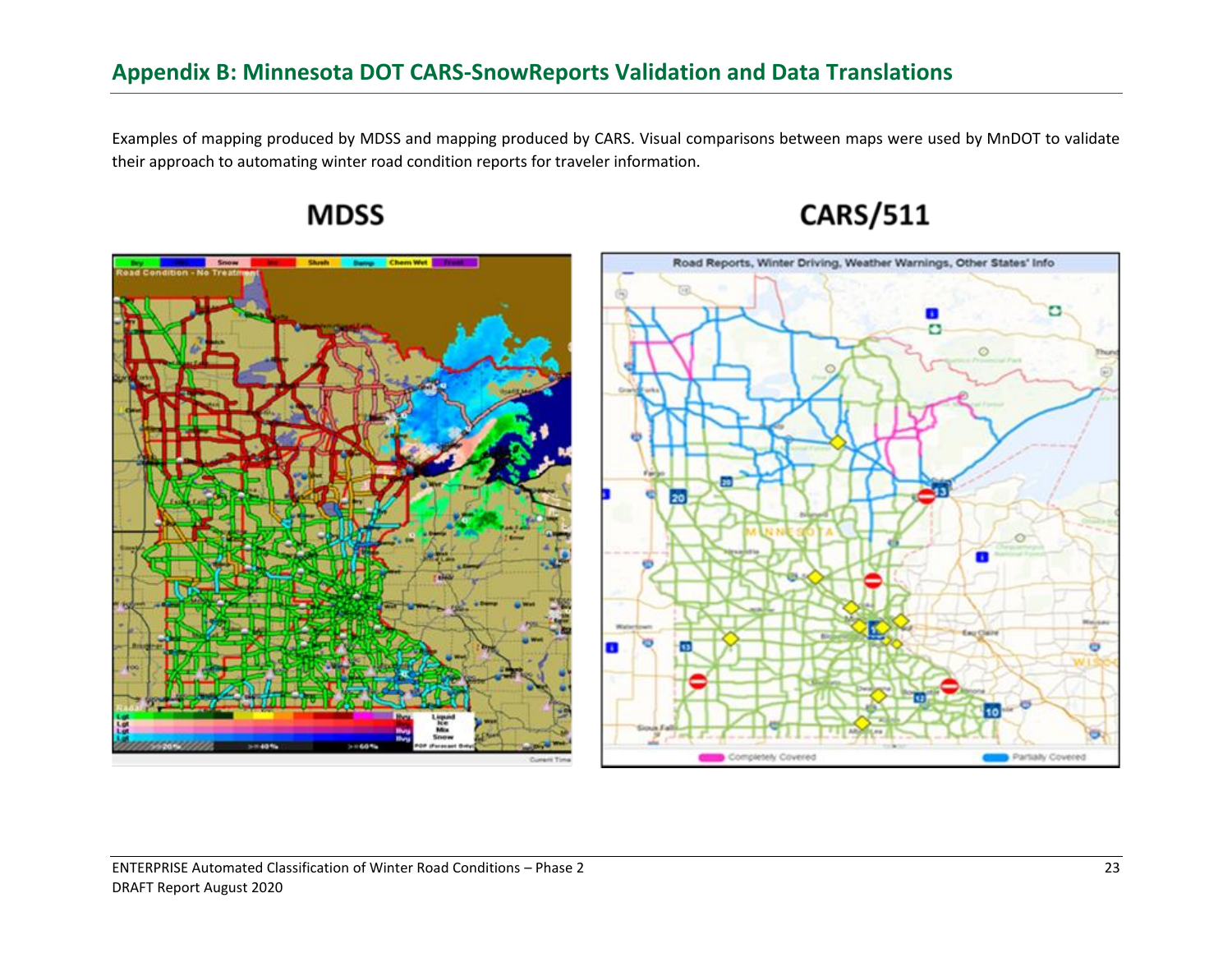Translations between MDSS data and CARS descriptions (narrative) and mapping (visual) elements used to generate automated reports.

| MDSS code | ▼ MDSS pavement_conditions | ÷.<br><b>CARS Descriptor</b>     | <b>Priority</b> | ▼ Painted Road Color / TG Web Legend ▼ Full Descriptor | $\overline{\mathbf{v}}$                          |  |
|-----------|----------------------------|----------------------------------|-----------------|--------------------------------------------------------|--------------------------------------------------|--|
| 70000     | Dry                        | Dry pavement                     | 6               | Green / Normal                                         | The pavement is dry                              |  |
| 70100     | Damp                       | Damp pavement                    | 6               | Green / Normal                                         | The pavement is damp                             |  |
| 70200     | Damp Near Freezing         | Damp pavement with slick spots   | $6\phantom{1}$  | Green / Normal                                         | The pavement is damp and may be slick in spots   |  |
| 70300     | <b>Lightly Damp</b>        | Lightly damp pavement            | 6               | Green / Normal                                         | The pavement is lightly damp                     |  |
| 70400     | Wet                        | Wet pavement                     | $6\phantom{1}$  | Green / Normal                                         | The pavement is wet                              |  |
| 70500     | Wet Near Freezing          | Wet pavement with slick spots    | 6               | Green / Normal                                         | The pavement is wet and may be slick in spots    |  |
| 70600     | <b>Lightly Wet</b>         | Lightly wet pavement             | $6\phantom{1}$  | Green / Normal                                         | The pavement is lightly wet                      |  |
| 70700     | <b>Chemically Wet</b>      | Wet pavement with icy patches    | 6               | Green / Normal                                         | The pavement is wet and there may be icy patches |  |
| 70800     | Snow                       | Snow on roadway                  | $\mathbf{3}$    | Pink / Completely Covered                              | There is snow on the roadway                     |  |
| 70900     | Dusting of Snow            | Dusting of snow on roadway       | $\overline{4}$  | Blue / Partially covered                               | There is a dusting of snow on the roadway        |  |
| 71000     | <b>Compacted Snow</b>      | Compacted snow on roadway        | $\mathbf{3}$    | Pink / Completely Covered                              | There is compacted snow on the roadway           |  |
| 71100     | Very Light Snow            | Very light snow on roadway       | $\overline{4}$  | Blue / Partially covered                               | There is very light snow on the roadway          |  |
| 71200     | <b>Light Snow</b>          | Light snow on roadway            | $\overline{4}$  | Blue / Partially covered                               | There is light snow on the roadway               |  |
| 71300     | <b>Heavy Snow</b>          | Heavy snow on roadway            | 3               | Pink / Completely Covered                              | There is heavy snow on the roadway               |  |
| 71400     | Deep Snow                  | Deep snow on roadway             | 3               | Pink / Completely Covered                              | There is deep snow on the roadway                |  |
| 71500     | Snowcovered                | Snowcovered roadway              | 3               | Pink / Completely Covered                              | The roadway is snowcovered                       |  |
| 71600     | Very Lightly Snowcovered   | Very lightly snowcovered roadway | $\overline{4}$  | Blue / Partially covered                               | The roadway is very lightly snowcovered          |  |
| 71700     | <b>Lightly Snowcovered</b> | Lightly snowcovered roadway      | $\overline{4}$  | Blue / Partially covered                               | The roadway is lightly snowcovered               |  |
| 71800     | <b>Heavily Snowcovered</b> | Heavily snowcovered roadway      | $\mathbf{3}$    | Pink / Completely Covered                              | The roadway is heavily snowcovered               |  |
| 71900     | Deeply Snowcovered         | Deeply snowcovered roadway       | 3               | Pink / Completely Covered                              | The roadway is deeply snowcovered                |  |
| 72000     | Slush                      | Slush on roadway                 | $\overline{4}$  | Blue / Partially covered                               | There is slush on the roadway                    |  |
| 72100     | Very Light Slush           | Very light slush on roadway      | $\overline{4}$  | Blue / Partially covered                               | There is very light slush on the roadway         |  |
| 72200     | Light Slush                | Light slush on roadway           | $\overline{4}$  | Blue / Partially covered                               | There is light slush on the roadway              |  |
| 72300     | <b>Heaw Slush</b>          | Heavy slush on roadway           | 3               | Pink / Completely Covered                              | There is heavy slush on the roadway              |  |
| 72400     | Deep Slush                 | Deep slush on roadway            | 3               | Pink / Completely Covered                              | There is deep slush on the roadway               |  |
| 72500     | Slushy                     | Slushy roadway                   | $\overline{4}$  | Blue / Partially covered                               | The roadway is slushy                            |  |
| 72600     | Very Lightly Slushy        | Very lightly slushy roadway      | $\overline{4}$  | Blue / Partially covered                               | The roadway is very lightly slushy               |  |
| 72700     | <b>Lightly Slushy</b>      | Lightly slushy roadway           | $\overline{4}$  | Blue / Partially covered                               | The roadway is lightly slushy                    |  |
| 72800     | <b>Heavily Slushy</b>      | Heavily slushy roadway           | 3               | Pink / Completely Covered                              | The roadway is heavily slushy                    |  |
| 72900     | Deeply Slushy              | Deeply slushy roadway            | 3               | Pink / Completely Covered                              | The roadway is deeply slushy                     |  |
| 73000     | Frost                      | Frost on roadway                 | $5\phantom{.0}$ | Blue / Partially covered                               | There is frost on the roadway                    |  |
| 73100     | Ice                        | Ice on roadway                   | $\overline{2}$  | Pink / Completely Covered                              | There is ice on the roadway                      |  |
| 73200     | Very Light Ice             | Very light ice on the roadway    | $\overline{4}$  | Blue / Partially covered                               | There is very light ice on the roadway           |  |
| 73300     | Light Ice                  | Light ice on roadway             | 3               | Blue / Partially covered                               | There is light ice on the roadway                |  |
| 73400     | Heavy Ice                  | Heavy ice on roadway             | 2               | Pink / Completely Covered                              | There is heavy ice on the roadway                |  |
| 73500     | Deep Ice                   | Deep ice on roadway              | $\overline{2}$  | Pink / Completely Covered                              | There is deep ice on the roadway                 |  |
| 73600     | <b>lcy</b>                 | Icy roadway                      | 2               | Pink / Completely Covered                              | The roadway is icy                               |  |
| 73700     | Very Lightly Icy           | Very lightly icy roadway         | 3               | Blue / Partially covered                               | The roadway is very lightly icy                  |  |
| 73800     | Lightly Icy                | Lightly icy roadway              | 3               | Blue / Partially covered                               | The roadway is lightly icy                       |  |
| 73900     | <b>Heavily Icy</b>         | Heavily icy roadway              | $\overline{2}$  | Pink / Completely Covered                              | The roadway is heavily icy                       |  |
| 74000     | Deeply Icy                 | Deeply icy roadway               | $\overline{2}$  | Pink / Completely Covered                              | The roadway is deeply icy                        |  |
| 74100     | Wintry                     | Wintry conditions                | 3               | Pink / Completely Covered                              | Expect wintry conditions                         |  |
| 74200     | Slippery                   | Slippery conditions              | 3               | Pink / Completely Covered                              | The roadway is slippery                          |  |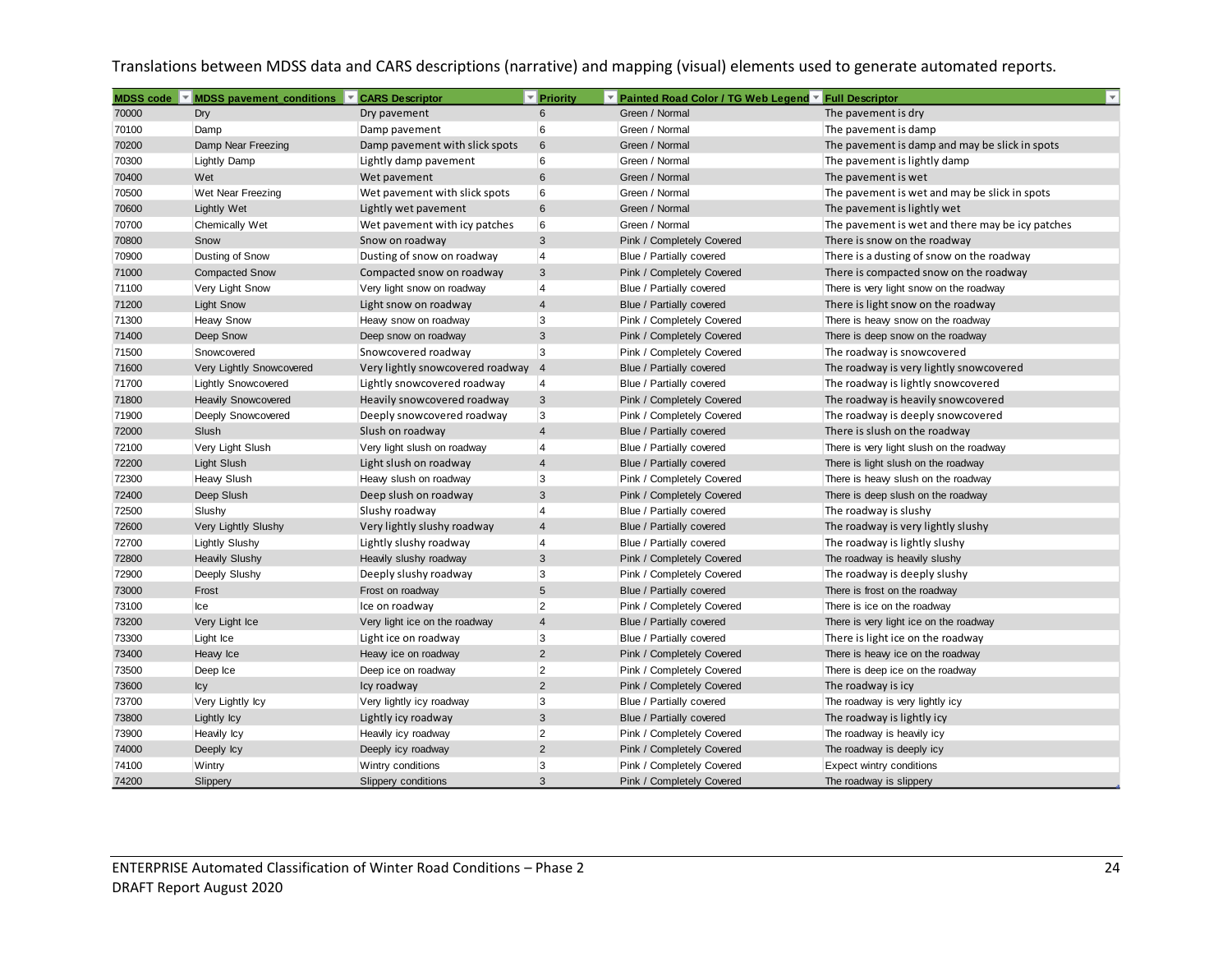# **Appendix C: MTO Forecasted Driving (Road) Conditions**

Table describing the hazard parameters and threshold criteria established by MTO for each driving (road) condition reporting to travelers.

<span id="page-28-0"></span>

|                          |                                  | Driving Forecast Categories and the thresholds which trigger them                                                                           |                                            |                                           |                                                  |
|--------------------------|----------------------------------|---------------------------------------------------------------------------------------------------------------------------------------------|--------------------------------------------|-------------------------------------------|--------------------------------------------------|
|                          |                                  |                                                                                                                                             |                                            |                                           |                                                  |
|                          | Good                             |                                                                                                                                             |                                            |                                           |                                                  |
|                          | Fair                             |                                                                                                                                             |                                            |                                           |                                                  |
|                          | Caution                          |                                                                                                                                             |                                            |                                           |                                                  |
|                          | Poor                             |                                                                                                                                             |                                            |                                           |                                                  |
|                          |                                  | Weather Thresholds and Resulting English and French Phrases                                                                                 |                                            |                                           |                                                  |
|                          |                                  |                                                                                                                                             |                                            |                                           |                                                  |
| <b>Hazard Parameters</b> | <b>Initial Setting</b>           | <b>Updated Thresholds</b>                                                                                                                   | <b>English Alters</b>                      | <b>French Alerts</b>                      | <b>Iriving Conditions/Conditions de conduite</b> |
| Wind_Speed               | <b>Same</b>                      | (if wind<50 km/h)                                                                                                                           | Light Winds & Moderate Gusts               | Vents Légers & Rafales Modérées           | Good/Bien                                        |
| Wind_Speed               | <b>Same</b>                      | $(if 50 km/h < = wind < 80 km/h)$                                                                                                           | <b>High Winds &amp; Strong Gusts</b>       | <b>Vents Forts &amp; Rafales Violents</b> | Fair/Juste                                       |
| <b>Wind Speed</b>        | Same                             | $(ifwind=80 km/h)$                                                                                                                          | <b>Very High Winds &amp; Extreme Gusts</b> | Vents Violents & Rafales Extrême          | Poor/Mauvaise                                    |
|                          |                                  |                                                                                                                                             |                                            |                                           |                                                  |
| <b>No Precipitation</b>  | Same                             | (No Precipitation)                                                                                                                          | No Precipitation                           | Aucune Précipitation                      | Good/Bien                                        |
| <b>Flurries</b>          | Min. threshold identified        | Flurries/Light snow ( <= 1 cm/3h)                                                                                                           | <b>Flurries</b>                            | Neige Légère                              | Good/Bien                                        |
| <b>Light Rain</b>        | Min. threshold identified        | Light Rain (<= 1 mm/3h)                                                                                                                     | <b>Showers</b>                             | Averses                                   | Good/Bien                                        |
|                          |                                  |                                                                                                                                             |                                            |                                           |                                                  |
| Snow                     | <b>New Category - low precip</b> | (if 1 cm/3h <snow 3h)<="" and="" cm="" ice="" oror="" pellets<3="" th=""><th>Light snow</th><th>Neige Légère</th><th>Fair/Juste</th></snow> | Light snow                                 | Neige Légère                              | Fair/Juste                                       |
| Snow                     | Previuosly yellow                | (if 3 cm/3h <= Snow and/or OR Ice Pellets <= 5 cm/3h)                                                                                       | <b>Moderate Snow</b>                       | Neige Modérées                            | <b>Caution/Prudence</b>                          |
| Snow                     | Previuosly yellow                | (if Snow Or Ice Pellets>5 cm/3h) & PoP<80%                                                                                                  | <b>Modrate Snow Possible</b>               | Neige Modérées Possible                   | <b>Caution/Prudence</b>                          |
| Snow                     | same                             | (if Snow Or Ice Pellets>5 cm/3h) & PoP>=80%                                                                                                 | <b>Heavy Snow</b>                          | <b>Neige Abondante</b>                    | Poor/Mauvaise                                    |
|                          |                                  |                                                                                                                                             |                                            |                                           |                                                  |
| Rain                     | <b>New Category - Low precip</b> | (if 1 mm/3h <rain<3 3h)<="" mm="" th=""><th><b>Light Rain</b></th><th>Pluie Légère</th><th>Fair/Juste</th></rain<3>                         | <b>Light Rain</b>                          | Pluie Légère                              | Fair/Juste                                       |
| Rain                     | Previuosly yellow                | $(if 3 mm/3h < = Rain < = 6 mm/3h)$                                                                                                         | <b>Moderate Rain</b>                       | Pluie Modérées                            | <b>Caution/Prudence</b>                          |
| Rain                     | Previuosly yellow                | (if Rain>6 mm/3h) & PoP<80%                                                                                                                 | <b>Moderate Rain Possible</b>              | Pluie Modérées Possible                   | <b>Caution/Prudence</b>                          |
| Rain                     | same                             | (if Rain>6 mm/3h) & PoP>=80%                                                                                                                | <b>Heavy Rain</b>                          | <b>Pluie Forte</b>                        | Poor/Mauvaise                                    |
|                          |                                  |                                                                                                                                             |                                            |                                           |                                                  |
| <b>Freezing Rain</b>     | same                             | (if any Freezing Rain) & PoP<80%                                                                                                            | <b>Freezing Rain Possible</b>              | Pluie Verglaçante Possible                | Fair/Juste                                       |
| <b>Freezing Rain</b>     | same                             | (if any Freezing Rain) & PoP>=80%                                                                                                           | <b>Freezing Rain</b>                       | <b>Pluie Verglaçante</b>                  | Poor/Mauvaise                                    |
|                          |                                  | Presence or any precipitation with Pymmt temp EZ C from                                                                                     |                                            |                                           |                                                  |
| Icing                    | same                             | $7000$ R. Do D $(00)/1$                                                                                                                     | <b>Icy Roads Possible</b>                  | Chaussée Glacées Possbile                 | Fair/Juste                                       |
| Icing                    | same                             | Presence of any precipitation with Pvmnt temp ±2°C from                                                                                     | <b>Icy Roads</b>                           | <b>Chaussée Glacées</b>                   | Poor/Mauvaise                                    |
|                          |                                  |                                                                                                                                             |                                            |                                           |                                                  |
| Frost                    | same                             | No precipitation& Pavmt cond. FROST (3 consecutive hours)                                                                                   | <b>Slippery/Icy Roads Possible</b>         | Chaussée Glissante/Glacées Possible       | Fair/Juste                                       |
| <b>Black Ice</b>         | same                             | o precipitation& Paymt cond. Snow/Ice (3 consecutive hours)                                                                                 | <b>Slippery/Icy Roads</b>                  | <b>Chaussée Glissante/Glacées</b>         | Poor/Mauvaise                                    |
|                          |                                  |                                                                                                                                             |                                            |                                           |                                                  |
| Visibility               | same                             | $(if 250 \le -V isibility \le -500 m)$                                                                                                      | <b>Low Visibility</b>                      | Visibilité Réduite                        | Fair/Juste                                       |
| Visibility               | same                             | (if Visibility<250 m)                                                                                                                       | <b>Poor Visibility</b>                     | Visibilité Mauvaise                       | Poor/Mauvaise                                    |
|                          |                                  |                                                                                                                                             |                                            |                                           |                                                  |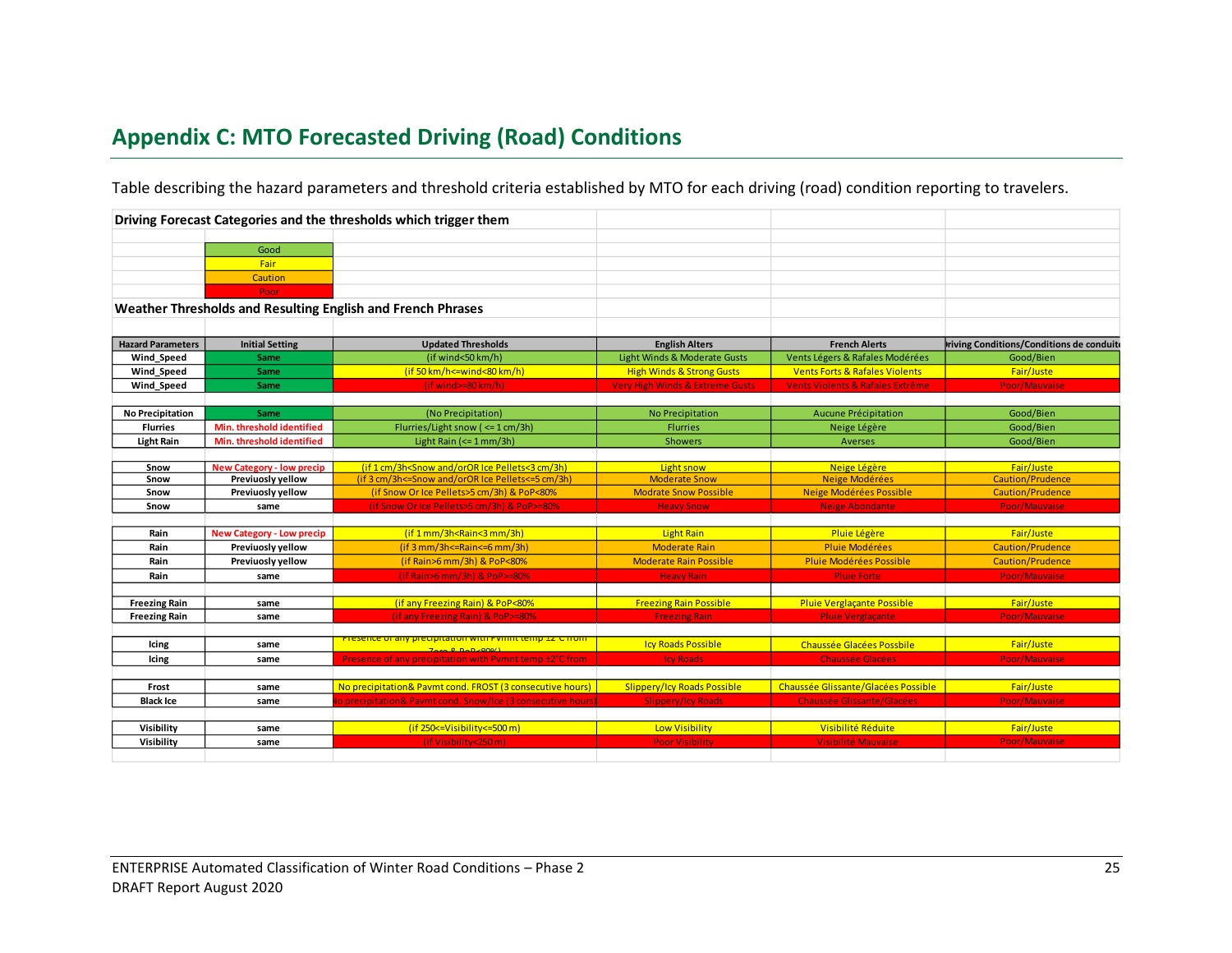Examples of how MTO presents forecasted road conditions to travelers using a colored-coded map and informational dialog boxes available after clicking on a road segment.



From CLARINGTON East Limits - Quinte Road 33

Gusts, Moderate Rain

Timeframe July 16, 2020, 20:00 - 23:00 (EST)

What is a Forecasted Driving Condition?  $\sim$ 

Caution - Light Winds & Moderate

to Interchange 525

Condition

| ENTERPRISE Automated Classification of Winter Road Conditions – Phase 2 |  |
|-------------------------------------------------------------------------|--|
| DRAFT Report August 2020                                                |  |

From Aubrey Falls to Chapleau

Gusts

Condition

Timeframe

Good - Light Winds & Moderate

May 19, 2020 extends to May 20,

2020, 21:00 - 00:00 (EST)

What is a Forecasted Driving Condition?